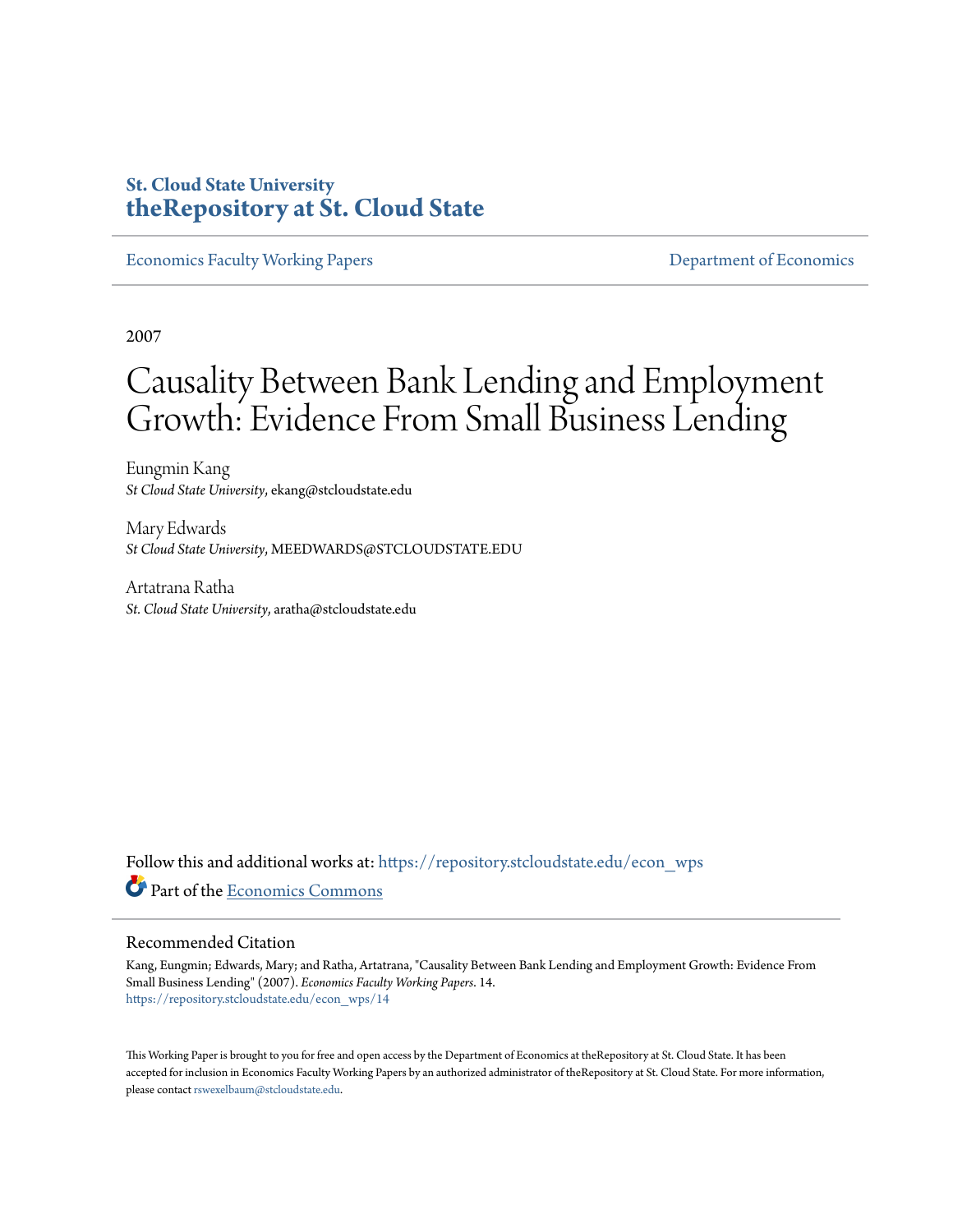#### **CAUSALITY BETWEEN BANK LENDING AND EMPLOYMENT GROWTH:**

#### **EVIDENCE FROM SMALL BUSINESS LENDING**

Eungmin Kang, Mary E. Edwards and Artatrana Ratha

#### **ABSTRACT**

This paper investigates the linkage between small business bank lending and small business employment growth by testing two hypotheses: first, whether there exists any causal relationship between bank's small business lending and the small business employment at the disaggregate level and, second, whether the evidence on the causality from the disaggregate data is consistent with the evidence from the aggregate data and the pooling data. The general hypothesis would be that the greater the level of regional aggregation, the more probable that we can find clear causality between bank credit and economic activity, but the empirical results from the aggregate data do not always represent the true causality existing from the disaggregate data when the aggregation bias exists. The findings of this study support both hypotheses: aggregating data does help in identifying the causality, and also the data aggregation sometimes misrepresent the true causal relationship of less aggregated sample. We found that the pooling regression is an effective way to identify the problem in aggregation bias.

JEL Classification: E51, G21, R11.

Key Words: Small Business, Regional Growth, Bank Lending, Causality.

First Draft – Please do not quote without authors' permission.

- - - - - - - - - - - - - -

 Authors are Associate Professor, Professor, and Assistant Professor of Economics, respectively, at St. Cloud State University, St. Cloud, Minnesota. The paper is for the presentation at the Midwest Economics Association 71<sup>st</sup> Annual Conference, Minneapolis, Minnesota, March 23-25, 2007. Please send correspondence to: Eungmin Kang, Department of Economics, St. Cloud State University, St. Cloud, Minnesota 56301. E-mail: [kang@stcloudstate.edu.](mailto:kang@stcloudstate.edu)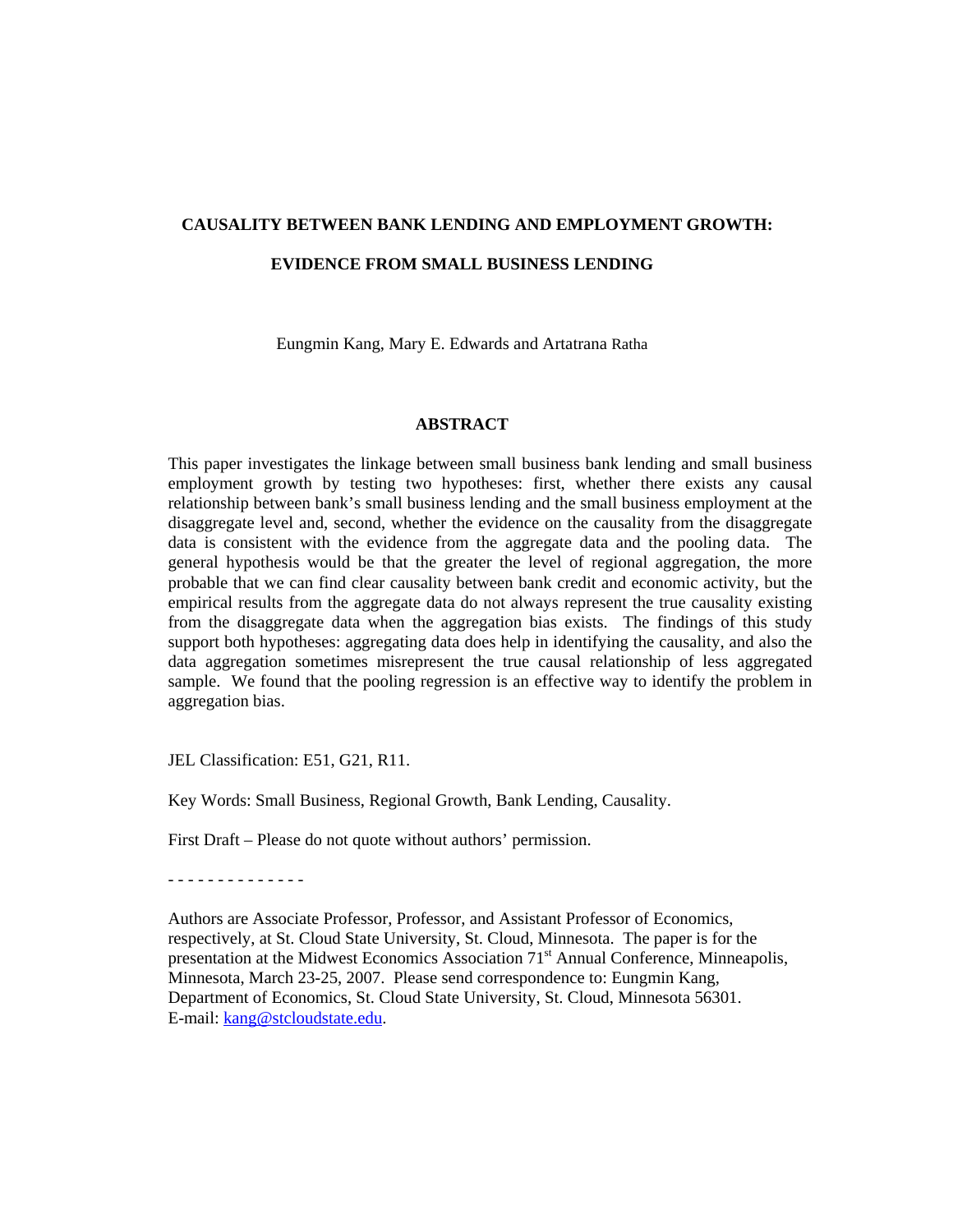#### **I. INTRODUCTION**

 The role of bank lending in economic growth has been gaining new interest in recent years and the empirical evidence on the causality between bank lending and the national economic growth in foreign countries has grown substantially. For instance, a few recent articles support the hypothesis that causality runs from bank credit to economic growth: Vaithilingam, Guru and Shanmugam (2003) found this result when they studied the banking industry in Malaysia using a Vector Auto Correction Model. Hassan Al-Tamimi, Al-Awad and Charif (2001) studied 8 Arab countries and identified a short-term link between financial development and economic growth, but the linkage was weak for the long-run. Berger, Hassan and Klapper, (2004), in a comprehensive study of 49 countries including the U.S., determined that the efficiency and market share of small community banks were important determinants of improved economic performance of most countries. On the other hand, Luintel and Khan (1999) used a Multivariate Vector Autoregression model and found bidirectional causality for most of 10 developing countries in their study.

In the U.S., however, few empirical studies investigate the causality of bank lending and growth. This is probably because the banking industry in the U.S. does not yet operate in a fully integrated geographic market. Despite the facts that (1) geographic restrictions against bank branch expansion no longer exist and (2) the banking markets are much more integrated than two decades ago, most banks in the U.S., with the exception of several money center banks, still maintain their local and regional market characteristics. Without a fully integrated national banking market, it would be difficult to empirically identify true causality between bank lending and economic growth by using aggregate data.

Despite the inherent problem in aggregate data, some earlier studies attempted to identify the causality at the national level for the U.S. For example, Lown (1988) found strong evidence to support the hypothesis that bank credit caused aggregate economic activity. Friedman and Kuttner (1993) also found that financial deregulation and the expansion of bank credit played a significant role in economic growth during the 1980s. Romer and Romer (1990), however, found no evidence on the causality

**2**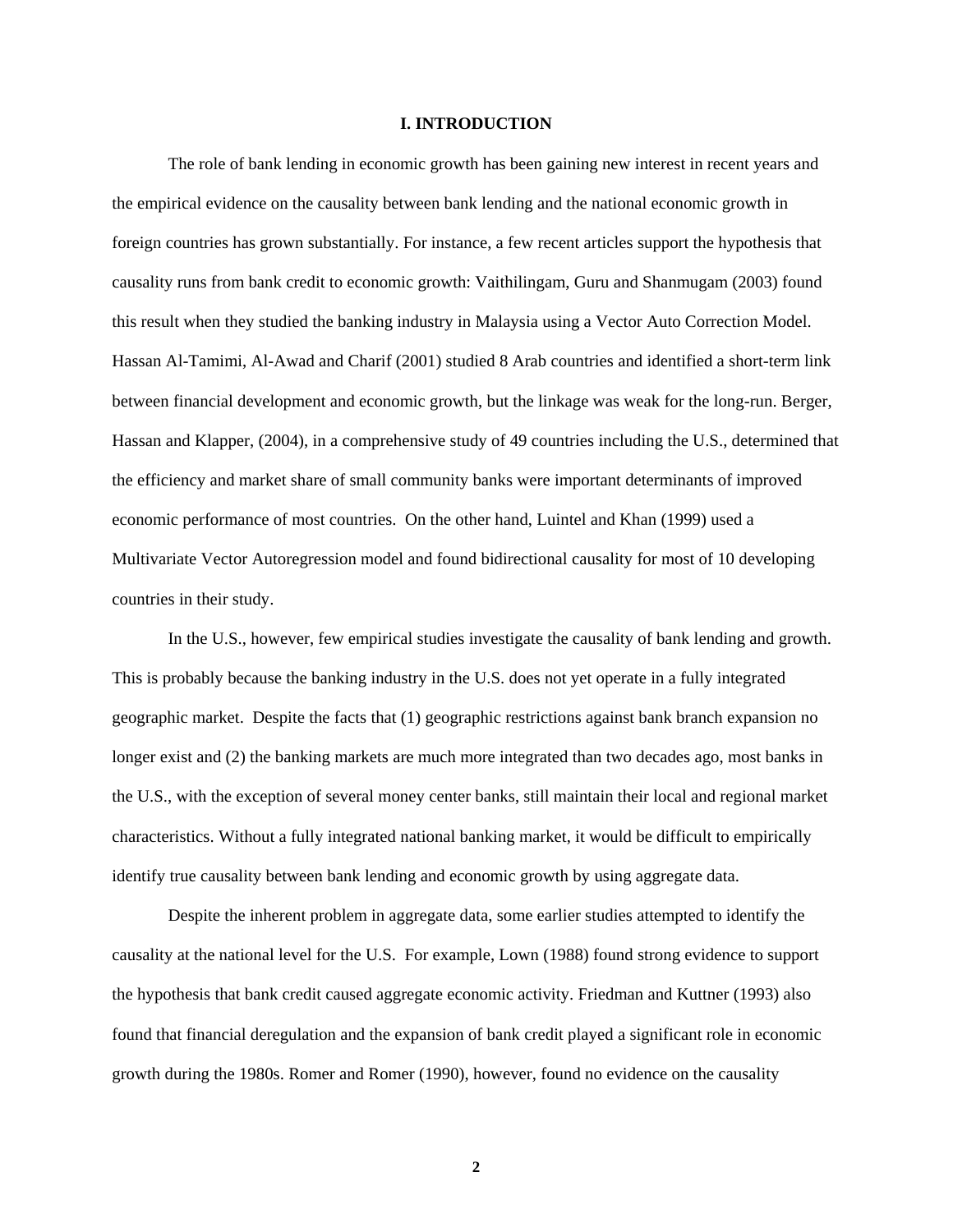between bank lending and aggregate economic activity, and concluded that bank lending and economic growth are pretty much contemporaneous.

A few earlier studies explored causality at less aggregated levels, but also reported conflicting evidence. Barkley and Helander (1985), for example, found a uni-directional causality running from the growth of regional economy to the growth of bank lending. Their results suggest that strong local growth in retail sales provides an incentive for banks to expand their local lending. Samolyk (1992), however, found opposite evidence from the pooled state-level real personal income data for the U.S. between 1983 and 1990. Supporting the traditional view on the credit-income relationship, her evidence shows that bank loans generate the local economic growth. A similar study by Amos, Kermani and Wingender (1990), on the other hand, found bi-directional causality between bank lending and GDP by state from 1965 to 1985 and concluded that regional growth stimulates bank credit expansion and in turn, the bank credit affects regional growth.

The conflicting results of these studies may be due to different measures of economic activity (retail sales, real personal income and GDP) or dissimilar sample periods, but the level of regional aggregation may also be a factor that causes this conflicting evidence at a disaggregated level. In fact, the effect of bank loans on a regional economy may vary significantly depending on how broadly the bank markets and regional economy are defined. Unlike the regional economic activity that may be measured by specific geographic delineation (i.e., cities, metropolitan areas, states or even larger Census regions), the market for bank lending has become more difficult to measure, especially after the initial movement of interstate banking in the early 1980s and the following interstate banking legislation that effectively eliminate the geographic delineation of banking market in 1997. For instance, if a local business is not able to borrow from its local bank, it may now be able to borrow from banks in other cities or other states. Empirical evidence on the causal linkage between bank lending and regional economy in the U.S. may not be well represented without a reasonable delineation of local banking markets and local economies whose economic activities are not significantly influenced by outside credit sources.

**3**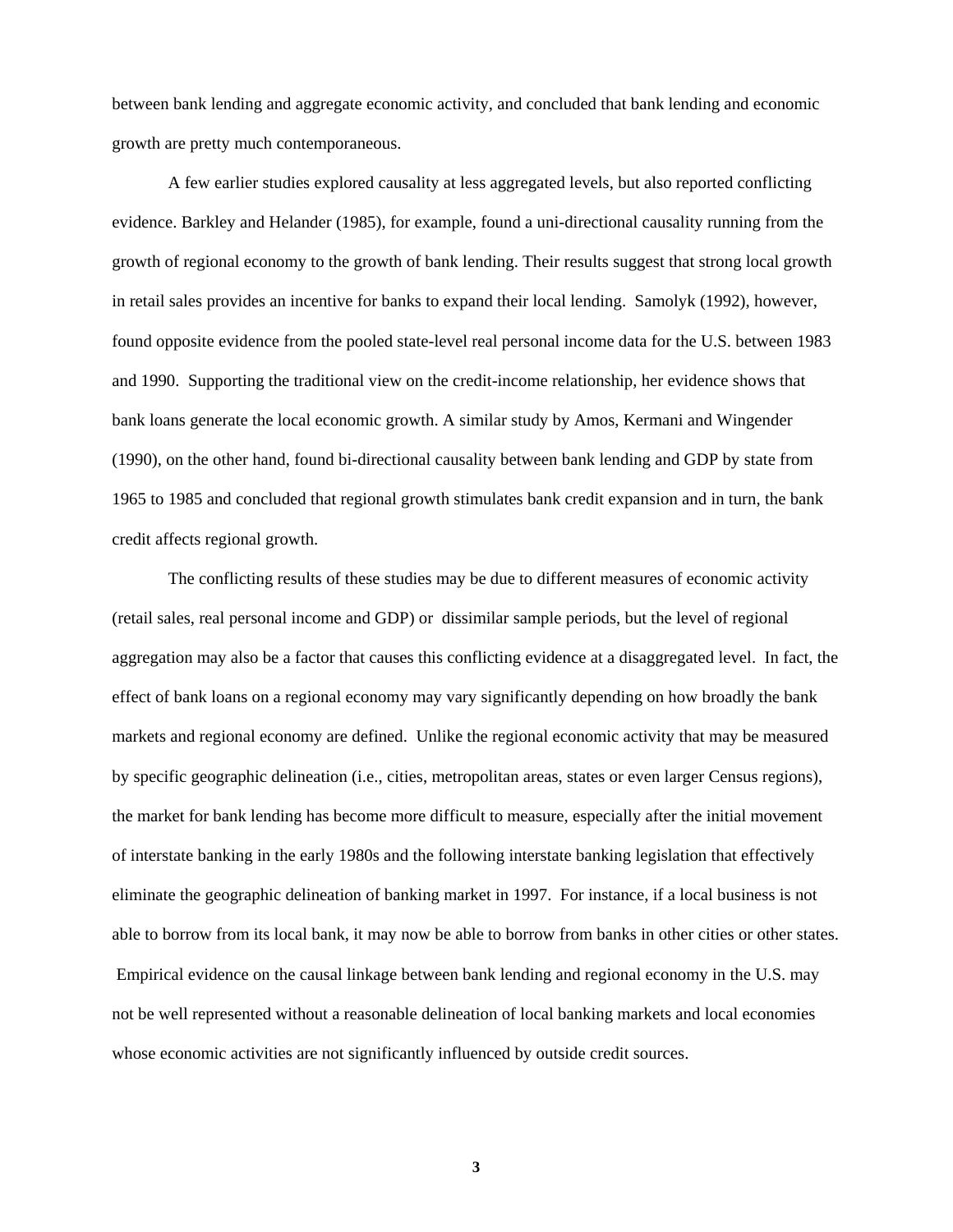Another problem we will address in this study is whether the evidence from the aggregate data is a fair representation of the existing relationship shown in small disaggregated samples. When a region is dominated by a large city (or state), the empirical results may be different from the results of less densely populated areas. The unique characteristics of smaller samples tend to disappear in the aggregation process. One way to identify and adjust for the potential problems is analyzing the pooled data which maintain some level of small sample characteristics and, therefore, may identify the inconsistency in the empirical evidence between disaggregate and aggregate data.

In this context, this paper examines the causality between small business lending and small business employment. The small business sector is an important backbone of the U.S. economy. According to the Local Area Unemployment Statistics (LAUS), in 2006, the small businesses employ 57% of all workers in the private supersectors of the economy and generate 48% of total wages in the  $U.S.<sup>1</sup>$  $U.S.<sup>1</sup>$  $U.S.<sup>1</sup>$  The underlying assumption of this study is that most small businesses are local in nature: they tend to hire workers from their geographic regions, and they seek funds for operation from local or regional banks. The local characteristics of bank lending and employment enable us to identify their linkages at reasonably disaggregated levels (individual state or census region). The study addresses two important empirical questions: first, is there any causal relationship between a bank's small business lending and the small business employment at the disaggregate level and, second, is the evidence on the causality from the disaggregated data consistent with that from aggregated data or pooled data, using identical measures of economic activity and sample periods along with the same empirical methods . The next section of the paper will describe the empirical methodology and data used in this study. Section III will discuss the empirical findings and the conclusions will follow.

 $\overline{a}$ 

<span id="page-4-0"></span><sup>1</sup> The private supersectors are defined by BLS NAICS classification, which employ about 85% of all workers in the U.S. in the following 11 industries - Construction, Education and Health Services, Financial Activities, Information, Leisure and Hospitality, Manufacturing, Natural Resources and Mining, Other Services, Professional and Business Services, Transportation and Utilities, and Wholesale and Retail Trade. The government sector and farm employment are excluded in this study.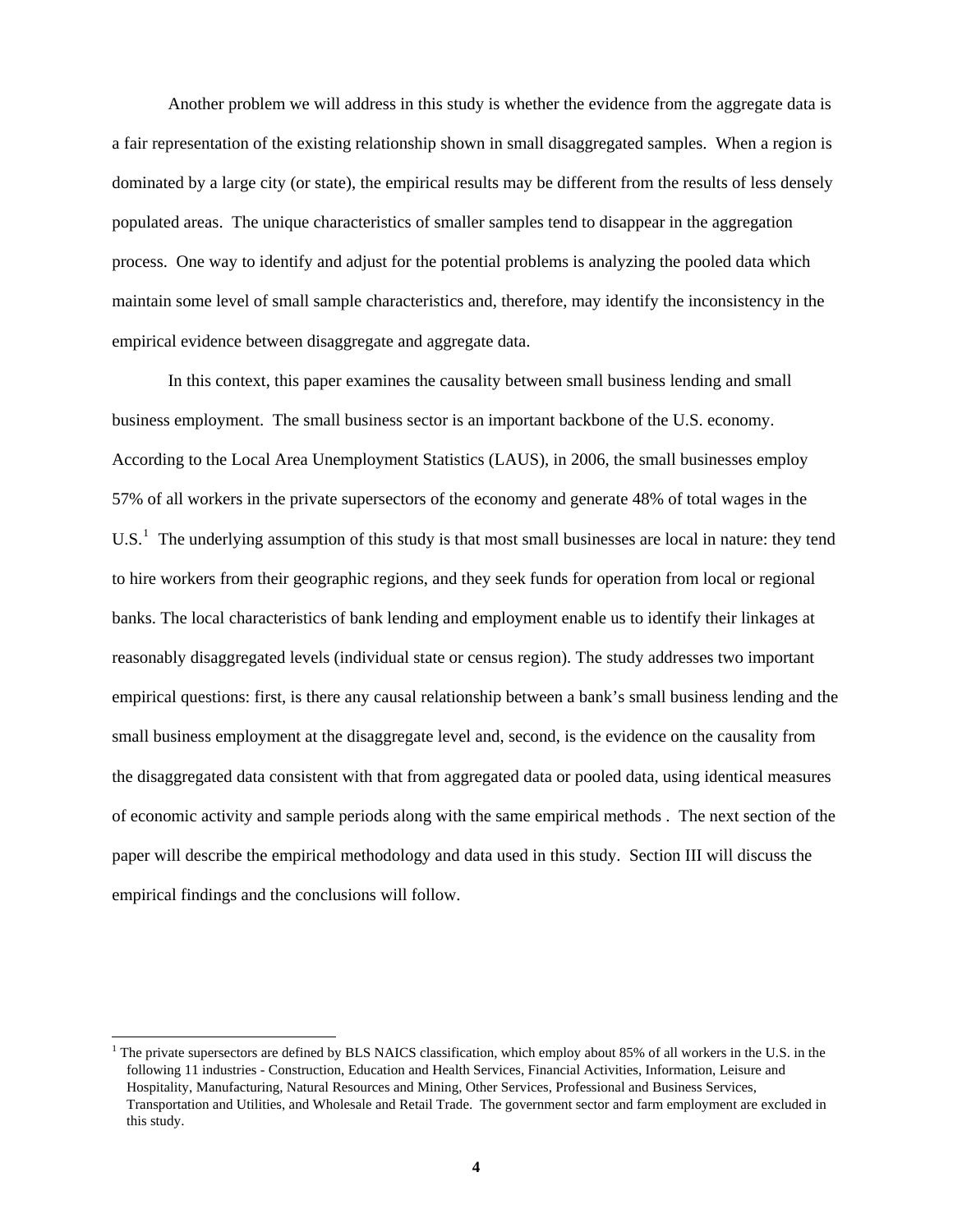#### **II. MODELS AND METHODOLOGY**

Our principal hypothesis is that empirical results from the aggregate data do not always represent the true causality existing from the disaggregate data due to aggregation bias. To investigate the problem, we compare the test results from the disaggregated data with those using the aggregate data and pooled data. Specifically, we compare the results of our test using three levels of aggregation: (1) aggregate national data with data disaggregated into (2) the eight Census regions, and then by (3) individual states to investigate the linkage between the growth of small business lending and the growth of local small business employment from both disaggregate, aggregate and pooled data samples.

To identify the causality between small business employment (EMP) and small business bank lending (LOAN), we perform the bivariate Granger Causality Test (Granger, 1969) on the state-level disaggregate data, the aggregate regional and national data, and pooled sample data for the period of 1993 and 2006. The standard bivariate Granger Causality specification is:

$$
EMP_t = \alpha_o + \sum \beta_i \, EMP_{t-i} + \sum \gamma_i \, LOAN_{t-i} + \varepsilon_t \tag{1}
$$

$$
EMP_t = \alpha_o + \sum \beta_i \, EMP_{t-i} + \varepsilon_t \tag{2}
$$

$$
LOAN_t = \alpha_o + \sum \beta_i \, LOAN_{t-i} + \sum \gamma_i \, EMP_{t-i} + \varepsilon_t \tag{3}
$$

$$
LOAN_t = \alpha_o + \sum \beta_i \, LOAN_{t-i} + \varepsilon_t \tag{4}
$$

The restricted and unrestricted equations are estimated by Ordinary Least Squares (OLS). The Sum of Squared Residuals (SSR) from the restricted equations are compared with those estimates from the restricted equations by using F-tests. In our study, only the first-order lagged variables ( $EMP_{t-1}$  and  $LOAN_{t-1}$ , are used in the estimation mainly due to the lack of sufficient time-series observation in the data.

Next, in order to identify the existence of cointegration between EMP and LOAN, we employ the error correction version of Autoregressive Distributed Lag (ARDL) model suggested by Pesaran (2005). The model is also known as the bound testing approach to cointegration and has been utilized extensively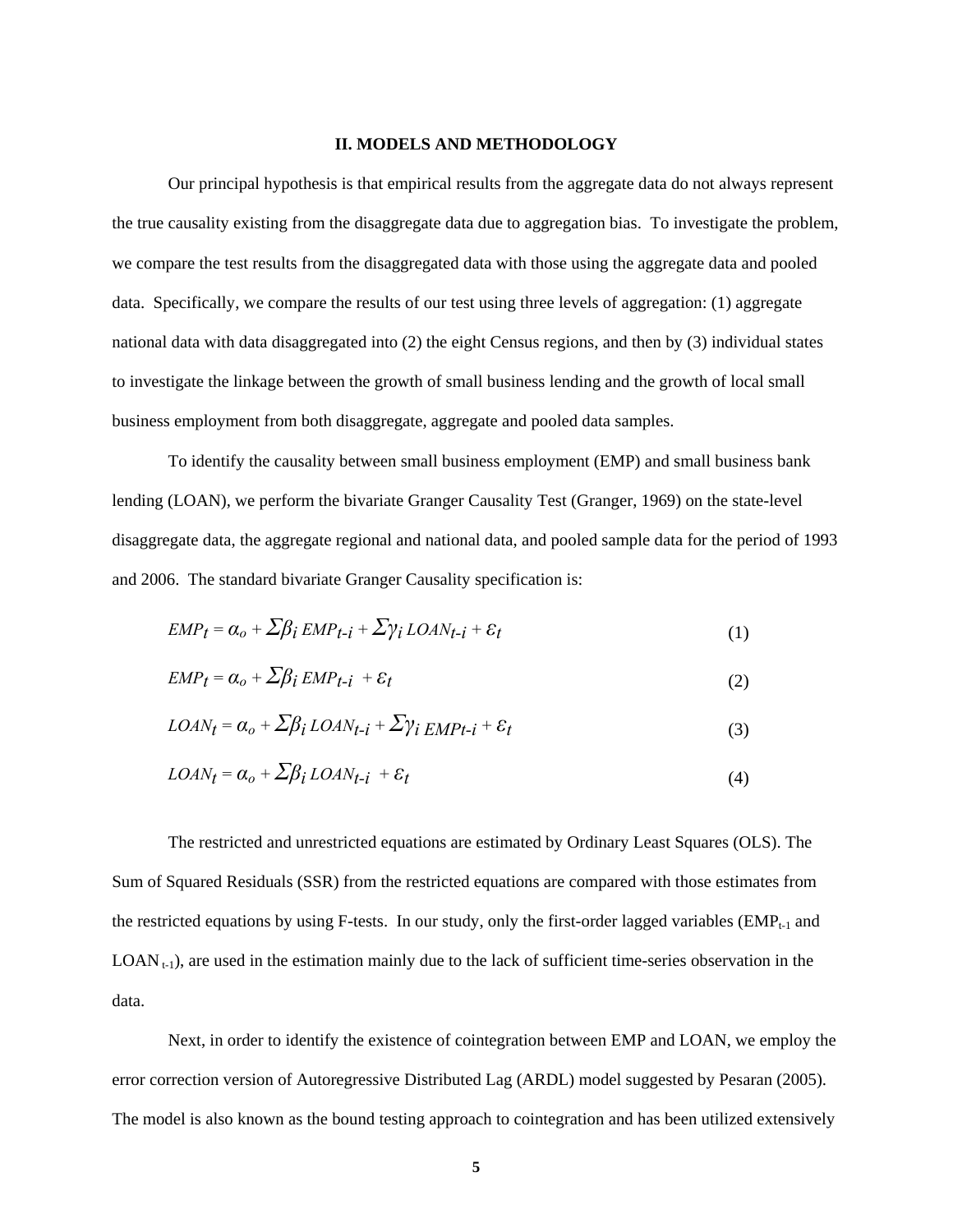in the international finance literature.<sup>[2](#page-6-0)</sup> The existence of cointegration among the variables in the equations above is determined by the negative and significant coefficient for the error correction term as well as the significant coefficient for the lagged variables. The specification of the bivariate Autoregressive Distributed Lag (ARDL) is:

$$
\Delta EMP_t = \alpha_o + \sum \beta_i \Delta EMP_{t-i} + \sum \gamma_i \Delta LOAN_{t-i} + \delta IEMP_{t-1} + \delta ILOAN_{t-1} + \varepsilon_t \tag{5}
$$

$$
\Delta LOAN_t = \alpha_o + \sum \beta_i \Delta LOAN_{t-i} + \sum \gamma_i \Delta EMP_{t-i} + \delta ILOAN_{t-1} + \delta IEMP_{t-1} + \varepsilon_t \tag{6}
$$

We also estimate the pooled regression by using and the Cross-sectional and Time-series Error Component method (TSCSREG Procedure in SAS) by pooling the disaggregate state data for the causality testing at the regional and the national level. The random effect model is employed in order to adjust for the unobserved cross-sectional heteroscedasticity among the different states and regions. The model was originally proposed by Fuller and Battese (1974) and Da Silva (1975) and popularised by Baltagi (1995) more recently. The model is specified by redefining the error terms in the Granger Causality model (equations  $1 - 4$ ) as below:

$$
\mathcal{E}_t = \alpha_{i+}\gamma_t + e_{it}, \quad i = 1, \dots, N, \text{ and } t = 1, \dots, t,
$$
\n
$$
\text{where,}
$$
\n
$$
\alpha_i \text{ is cross-sectional random effect,}
$$
\n
$$
\gamma_t \text{ is time-series random effect}
$$
\n
$$
e_i \text{ is a residual effect unaccounted for any time-series or cross-sectional effect}
$$

The random effect model is the model with random constant terms, but with fixed slope parameters. The model also assumes that unobserved individual heterogeneity is not correlated with the variables in the regression. Under these assumptions, the OLS estimation produces inefficient but unbiased estimation. This study, based on the Hausman test, adopts the random effect model instead of fixed effect model in order to capture the unique characteristics of individual states in the random constant terms. We assume that the parameters which represent the linkage between small business employment and small business lending are be stable and consistent.

 $\overline{a}$ 

<span id="page-6-0"></span> $2^2$  See Bahmnai-Oskooee and Ratha (2004) for detailed discussions on the ARDL model.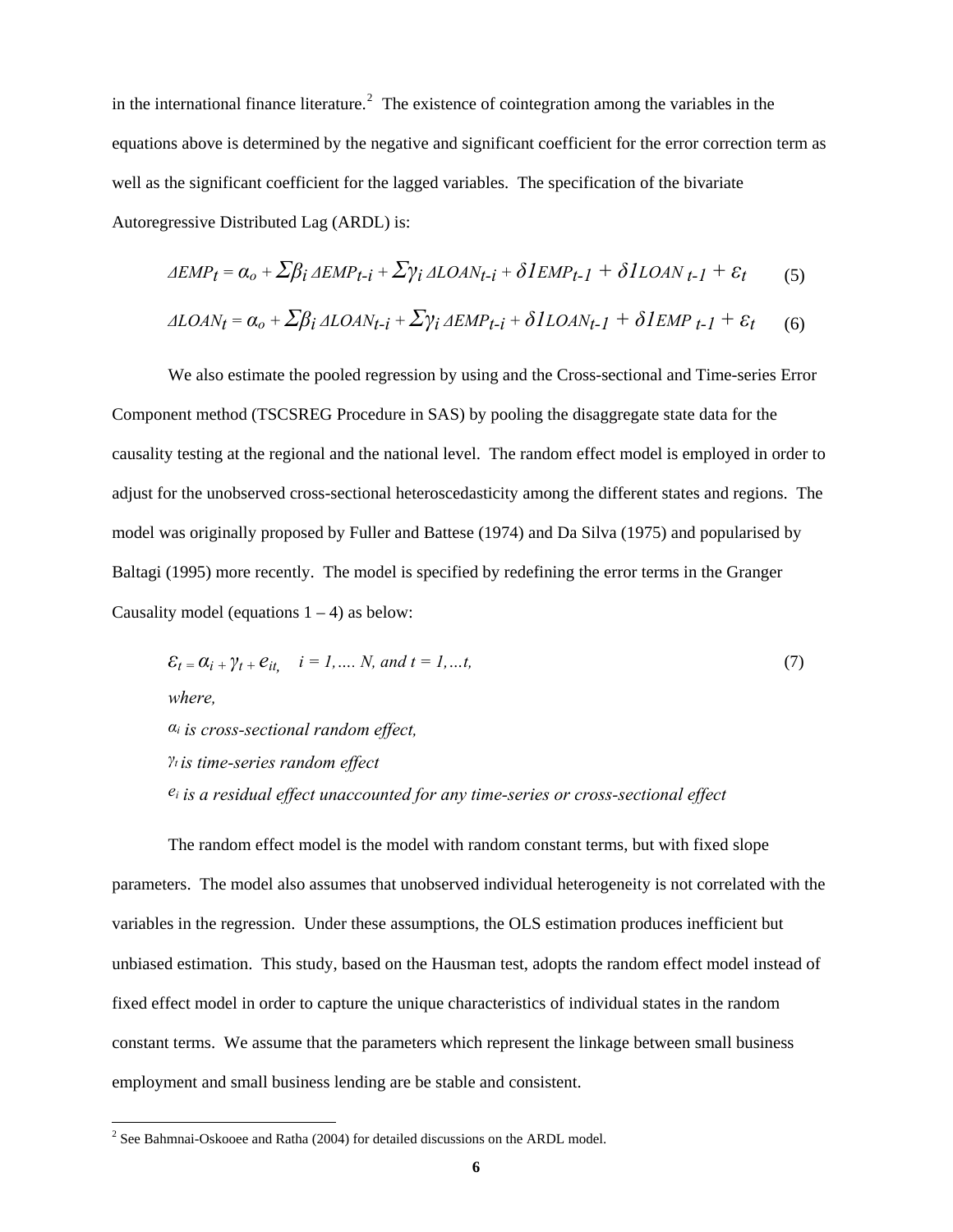The pooled causality model above is unique from other pooled regression studies in a sense that it includes lagged autoregressive terms in the pooled regression. It is noteworthy, however, that a complication may rise from adding such a dynamic in the regression: the lagged dependent variable may be correlated with the error terms in the regression (Green, 2003). An alternative estimation method that utilizes some instrumental variables may be considered in such case. Our study, however, was not able to perform the alternative estimation mainly due to the lack of sufficient time-series observations in the sample.

Small businesses in this study are defined as firms with fewer than 100 paid employees. Annual employment data for small businesses (small business employment) are obtained from the first quarter LAUS files from the Bureau of Labor Statistics between 1993 and 2006. The total amount of small business loans made by individual banks (small business lending) is reported annually in the Federal Reserve's *Call and Income Reports* for years 1993 to 2006. Small business lending of an individual bank in this study consists of bank loans smaller than \$250,000. The study includes only domestic banks headquartered in the 50 states and D.C. The 12 largest money center banks with domestic assets over \$100 billion are excluded from the sample since their business covers multiple regions throughout the nation. Table 1 list the large money-center banks excluded from the sample.

The descriptive statistics of the data and variables used in the study are shown in Table 2. In 2006, 62 million workers are employed in small businesses (EMP) with paid employees less than 100, which consist of 57% of total employment in the supersectors in the U.S. It becomes 91 million workers and 83% of total employment when the small- and medium-sized firms considered together (EMPMT). The amount of small business bank lending with less than \$250,000 per loan (LOAN) totaled \$156 billion in 2006. $3$ 

 $\overline{\phantom{a}}$ 

<span id="page-7-0"></span><sup>&</sup>lt;sup>3</sup> It becomes \$286 billion if the lending include the small business loans with less than \$1 million per loan (LOANST). Only EMP and LOAN are used in this study for the purpose of excluding the medium sized company (employment between 100 and 500) from the estimation.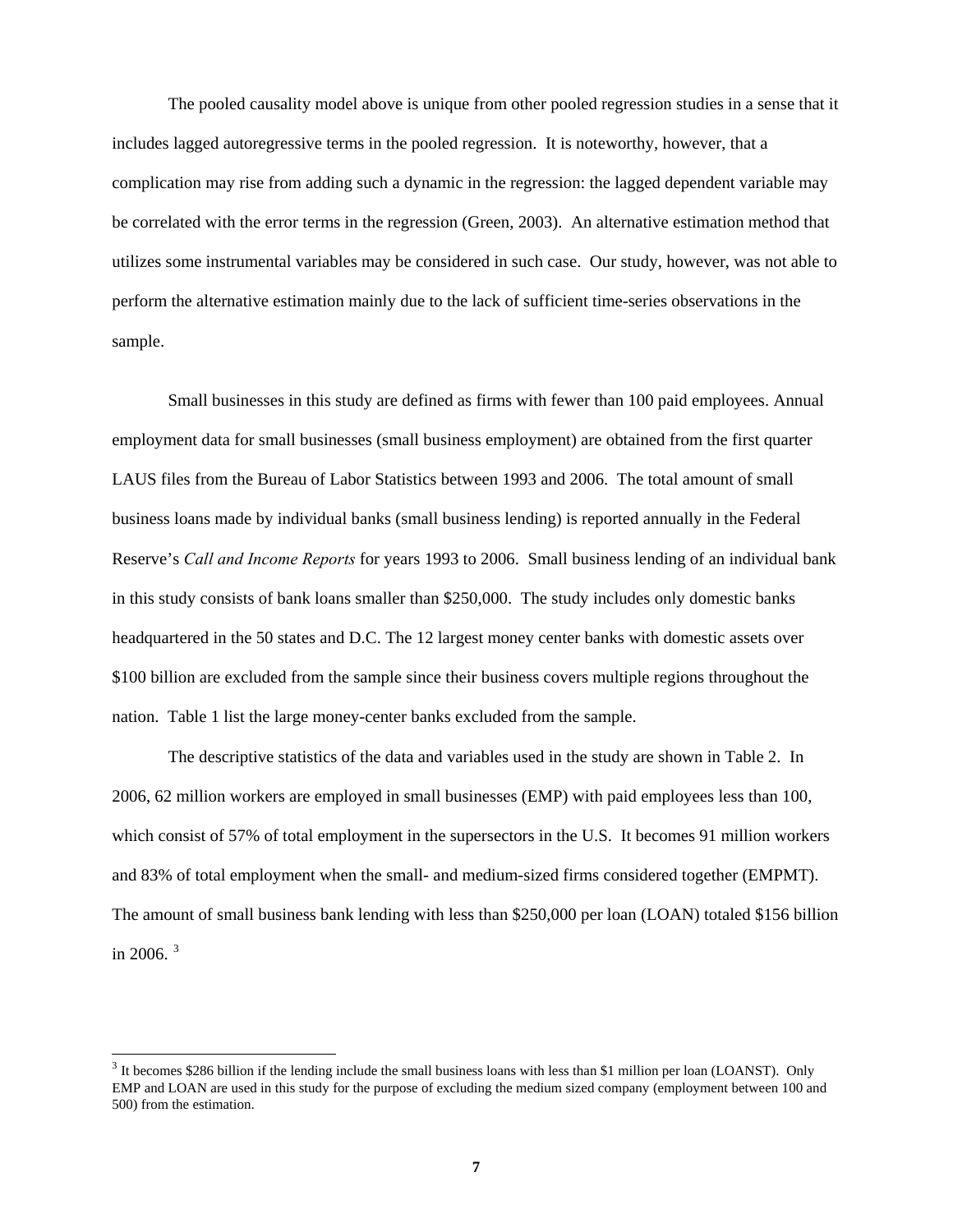#### **III. ESTIMATION RESULTS AND FINDINGS**

Table 3 shows the results of the Granger Causality tests using OLS estimation and data aggregated at the national, regional and state levels. The hypothesis of causality is substantiated for total 24 states and D.C. at a 10% or lower significance level. Among them, 11 states and D.C. support the hypothesis of a unidirectional causality running from the small bank lending to the small business employment, but 10 other states support the alternative hypothesis of a unidirectional causality from employment to bank lending. Finally, bi-directional causality appears for three states – Virginia, Alaska and Hawaii.

We then aggregate the data to conform to census regions. At this level of aggregation, 6 out of 9 regions showed a unidirectional causality at 10% or less significance level. Two regions, East South Central and Mountain, appear to have the causality running from bank lending to employment, but other four regions, (New England, Middle Atlantic, East North Central and South Atlantic) show the causality from employment to bank lending.

When we analyze aggregated data for the entire nation, we identify causality running from the small business employment to small business bank lending at 1% significance level, which supports the findings of Barkley and Helander (1985) and contradicts Vaithilingan, et al. (2003). The result implies that strong growth of local small businesses provides an incentive for banks to expand their local business lending.

Table 4 reports the results of the Autoregressive Distributed Lag (ARDL) model estimation. The negative sign and the significance of the error correction (EC) terms confirmed that the two variables, small business lending and small business employment are cointegrated with each other in most states (44 states and D.C.), regions (7 out of 9), and in the U.S. The significant long-run coefficient for the lagged explanatory variable, however, are identified only in 7 states. The same results are produced when the dependent and independent variables switch places. The analysis of regionally aggregate data provides evidence that 4 out of 9 regions show a significant long-run relationship among these variables. Using

**8**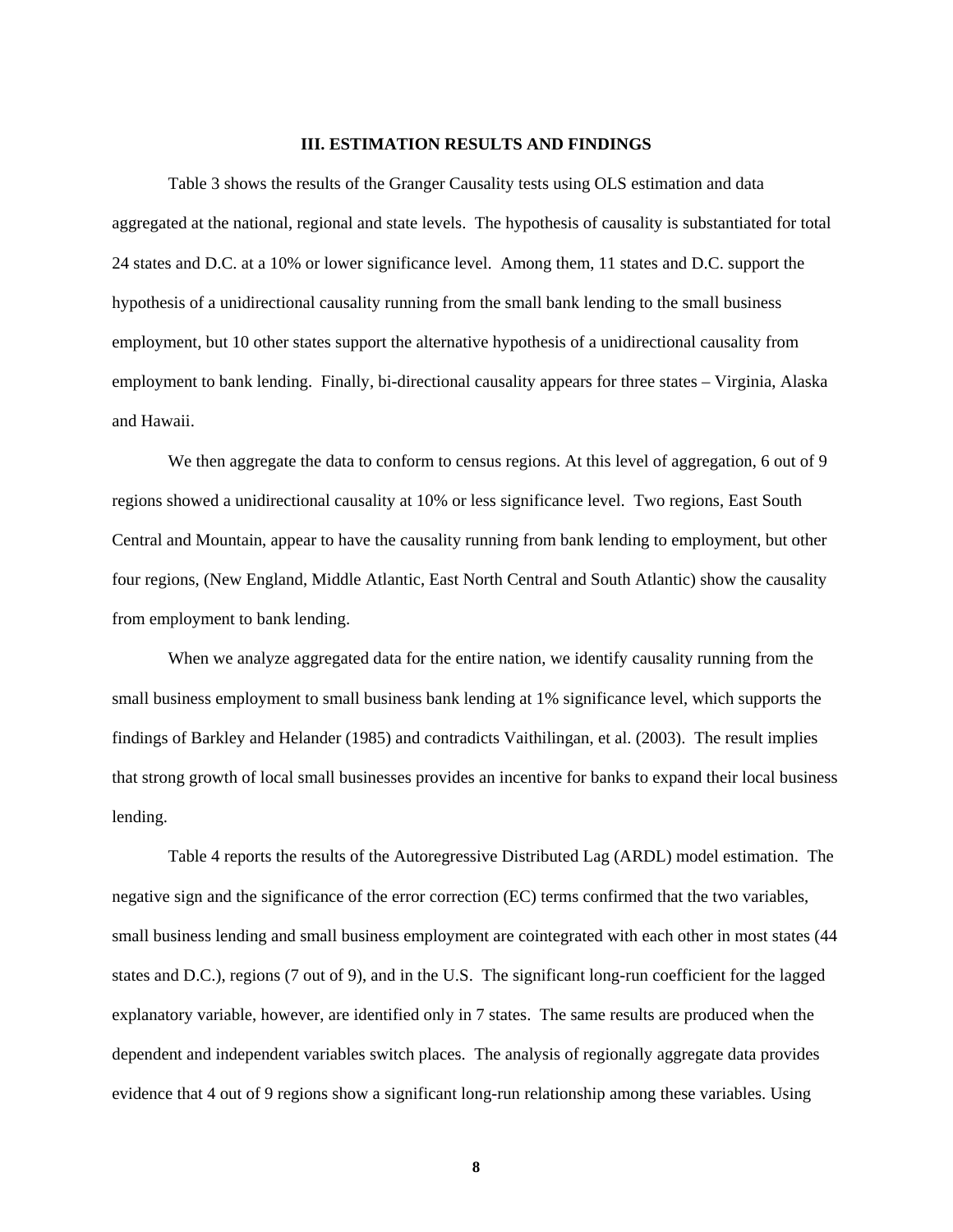national data, we also find evidence of cointegration among these two variables, but the coefficient is not significant enough to confirm a long-run relationship. We speculate that the mixed evidence is the result of either (1) insufficient lagged variable used in the model (due to insufficient time-series observation), or (2) existence of aggregation bias – a causal relationship prevailing in individual disaggregated samples becomes less evident when the data are excessively aggregated. In the latter case, a typical example is found in New England region where two states exhibit a clear causal relationship between bank lending and small business employment, but the relationship disappears when we combine all 6 states together into a regional aggregate data. Following the same reasoning, causality is not evident when we use national aggregate data, even though the causality is be found in the samples of four different regions in the U.S.

Table 5 present the estimation results of pooled regression. The pooled regression methods enable us to extract more information from the available data and overcome our dual problems of insufficient time-series observations and cross-sectional heteroscedasticity across different states and regions in the study. The causal link between small business lending and small business employment is shown in all 9 regions in the random effect estimation results. In the East South Central and Mountain regions, the unidirectional causality runs from lending to employment, while other 4 regions - Middle Atlantic, East North Central, South Atlantic and Pacific – show the causality running the opposite direction at a 10% or lower significance level. The final two regions, New England and West South Central, provide evidence of bi-directional causality between the lending and employment. The pooled regression results are also quite consistent at the national level. Both pooled estimates – one for pooling all the states and D.C. and the other for pooling 9 regional aggregate data – show a clear unidirectional causality running from the bank lending to employment; i.e., a growth of loans to small business helps the small businesses and their employment to grow. Compared with the estimation results with the aggregate data, the pooled regression methods are found to be much more effective in identifying the causal link between the growth of small business lending and the growth of small business employment in the regional and national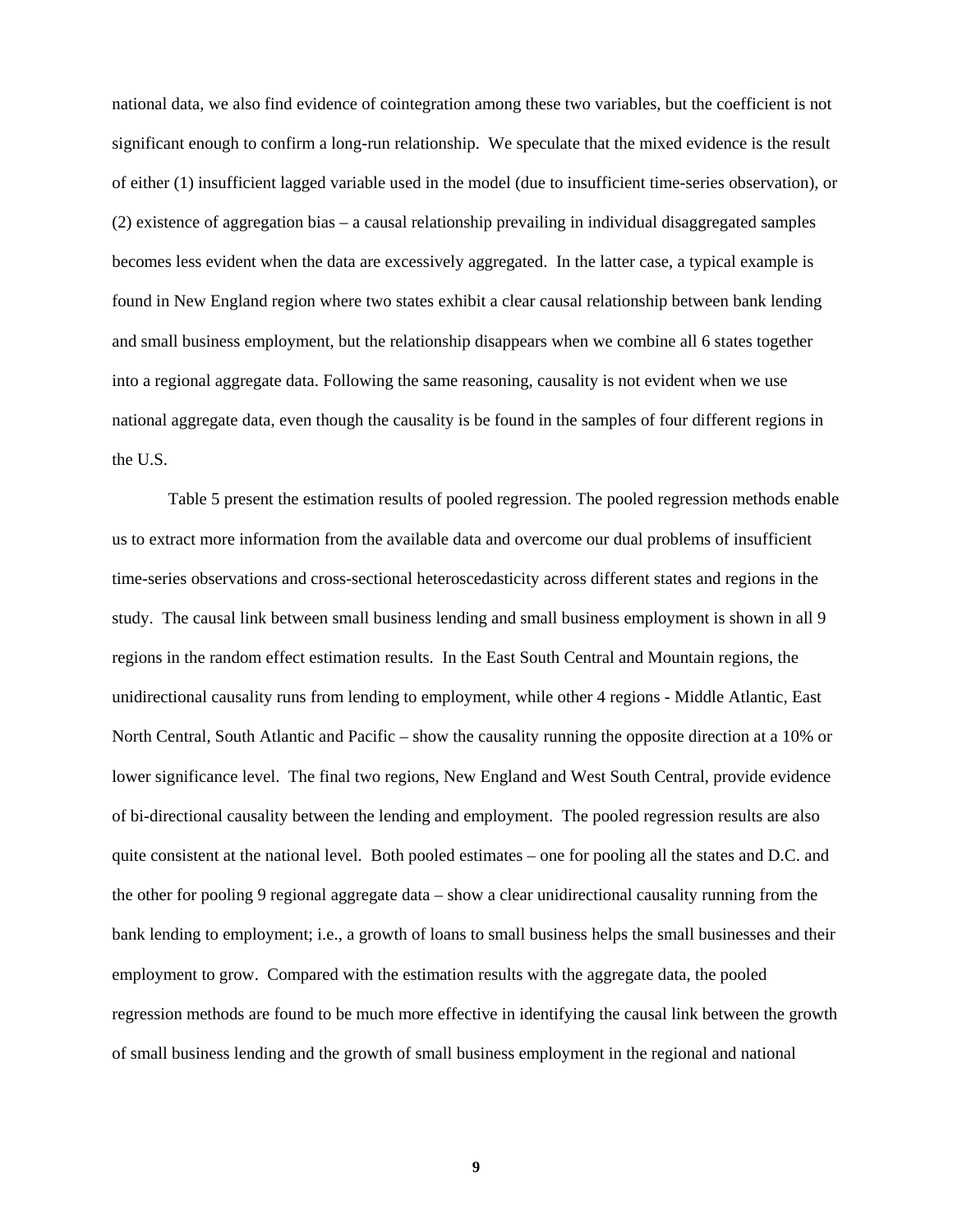samples. We find that the pooled regression method is especially useful when the data suffer from the problems related to the cross-sectional heteroscedasticity and/or insufficient time-series observations.

#### **IV. CONCLUSIONS**

The study examines two empirical questions: first, whether there exists any causal relationship between bank's small business lending and the small business employment at the disaggregate level and, second, whether the evidence on the causality from the disaggregate data is consistent with the evidence from the aggregate data and the pooling data. The general hypothesis would be that the greater the level of regional aggregation, the more probable that we can find clear causality between bank credit and economic activity, but the empirical results from the aggregate data do not always represent the true causality existing from the disaggregate data when the aggregation bias exists. The findings of this study support both hypotheses: aggregating data does help in identifying the causality, and also the data aggregation sometimes misrepresent the true causal relationship of less aggregated sample. We found that the pooling regression is an effective way to identify the problem in aggregation bias.

There are a few issues related to the pooled estimation method that warrant further investigation. First, the random effect model in this study assumes that the linkage between the employment and bank lending is fixed, but the existence of random parameter is a possibility. With sufficient observations, the study might be able to look into the randomness of the causal parameter. Secondly, as mentioned earlier, the addition of a lagged dependent variable in the pooled regression could cause some complexity in interpreting the estimation results because the possible correlation between the lagged dependent variable and the error terms. If this is the case, an alternative estimation method must be used, for example, instrumental variable method or GMM estimation procedure. Additionally, the cointegration testing process might need to be modified if the lagged variables are correlated with the error terms in the pooled regression, which may call for a new technique such as panel cointegration test.

This study can be extended in several ways. While the study used the Census region as the base of comparison, it is not necessarily the best delineation of regional boundaries. It may be either further

**10**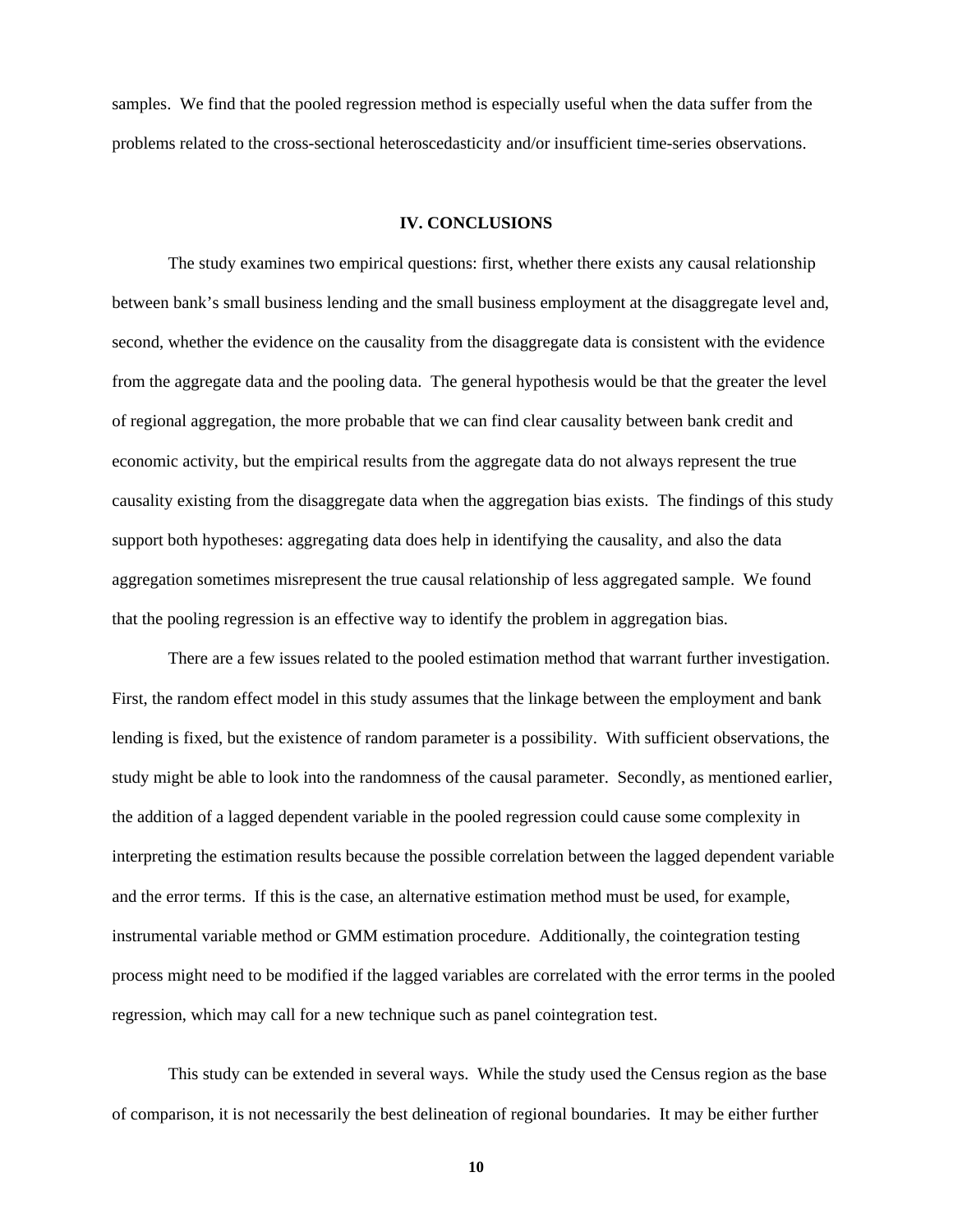aggregated or disaggregated to capture the dynamics of bank loan markets and the source of credit supply into local small businesses. Also, a Monte-Carlo examination of the effects of different pooling procedures on causality analysis might also be helpful in identifying the potential bias stemmed from aggregation or pooling bias. Furthermore, models with various control variables representing different economic aspects of different regions, and disaggregated loan types to different types of small business might offer improved results.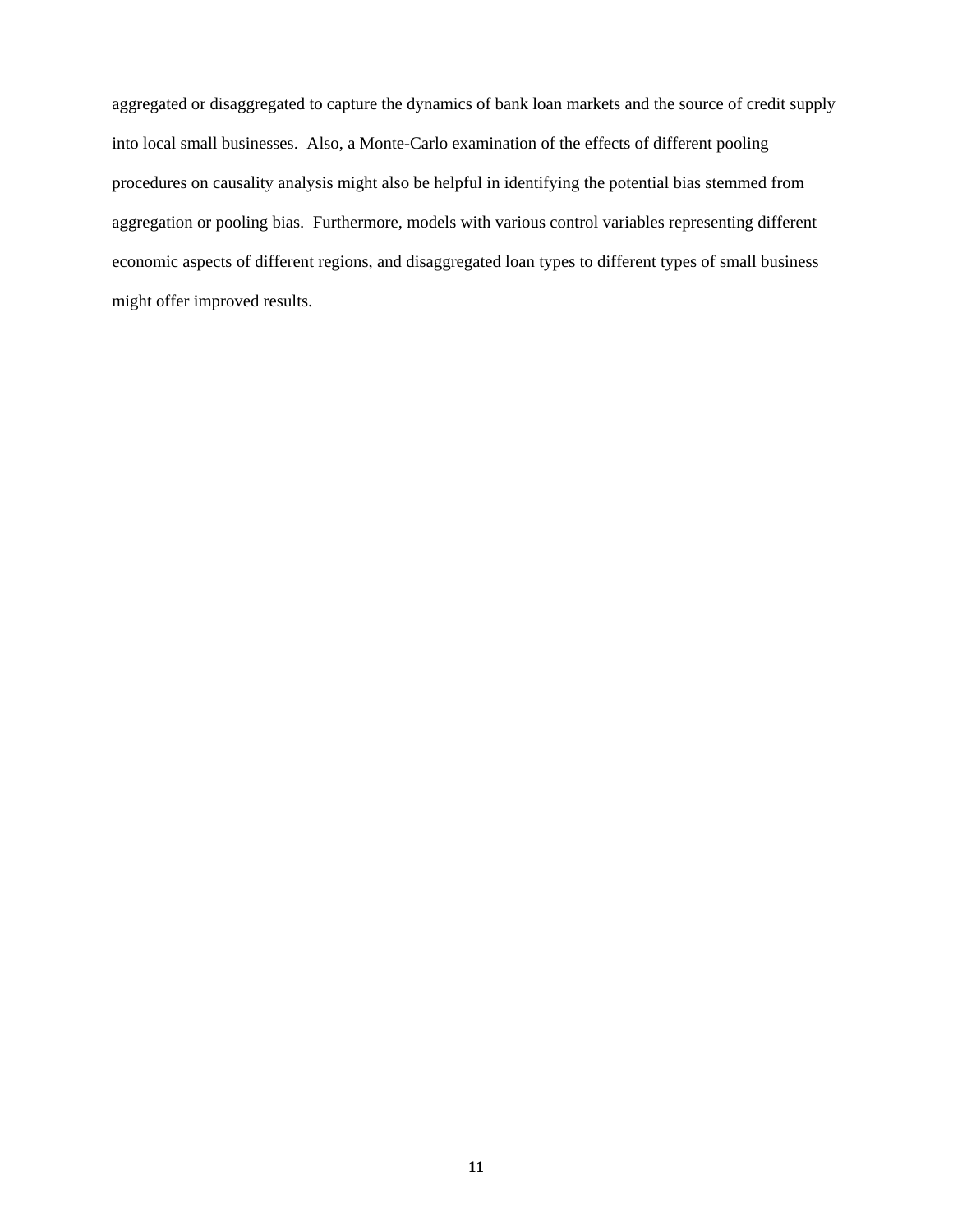#### **REFERENCES**

Al-Tamimi, Hussein A. Hassan, Mouawiya Al-Awad, and Husni A. Charif. 2001. Finance and growth: Evidence from some Arab countries. *Journal of Transnational Management Development* 7/2, 2001: 3- 18.

Amos, Orley M. Jr., Kermani, Majid, and Wingender, John R., "An Empirical Test of the Interaction Between Regional Financial Markets and Regional Growth," *Review of Regional Studies, Vol.24 (1),*  1994, 55-69.

Bahmnai-Oskooee, Mohsen and Arta Ratha (2004), "Bilateral J-Curve between US and her Trading Partners – The ARDL Approach", *Journal of Economics and Finance*, Volume 28, Number 1, Spring, pp. 32-38

Baltagi, Badi. Econometic Anaysis of Panel Data, New York: John Wiley and Sons, 1995.

Barkley, David L. and Helander, Peter E., "Commercial Bank Loans and Non-metropolitan Economic Activity: A Question of Causality," *Review of Regional Studies* 15(1), Winter 1985, 26-32.

Berger, Allen N., Iftekhar Hasan and Leora Klapper, "Further Evidence on the Link between Finance and Growth: An International Analysis of Community Banking and Economic Performance." *Journal of Financial Services Research*, 25:2/3, 2004, 169-202.

Da Silva, J.G., "The Analysis of Cross-Sectional Time-Series Data," Ph.D. dissertation, Department of Statistics, North Carolina State University, 1975.

Friedman, Benjamin M., and Kenneth N. Kuttner. 1993. Another look at the evidence on money-income causality. *Journal of Econometrics* 57, (1-3) (May-June 1993): 189-203.

Fuller, W.A. and Battese, G.E., "Estimation of Linear Models with Crossed Error Structure," *Journal of Econometrics*, Vol.2, 1974, 67-78.

Granger, C.W.J., "Investigating Causal Relationships by Econometric Models and Cross Spectral method." *Econometrica,* 1969, 37:424-38.

Green, William H., Econometric Analysis,  $5<sup>th</sup>$  Edition, New Jersey: Prentice Hall Inc., 2003

Lown, Cara S. 1988. The credit-output link vs. the money-output link: New evidence. *Federal Reserve Bank of Dallas Economic Review* 0, (0) (November 1988): 1-10.

Luintel, Kul B. and Mosahid Khan, "A Quantitative Reassessment of the Finance-Growth Nexus: Evidence from a Multivariate VAR." *Journal of Development Economics, Vol.60,* 1999, 381-405.

Pesaran, M. H. and Y. Shin (1995), "An Autoregressive Distributed Lag Modeling Approach To Cointegration Analysis," In Centennial Volume of Ragner Frisch, Edited By S. Strom, A. Holly, and P. Diamond (Eds), Cambridge University Press, Cambridge.

Romer, Christina D., and David H. Romer. 1990. New evidence on the monetary transmission mechanism. *Brookings Papers on Economic Activity* 0, (1) (1990): 149-198.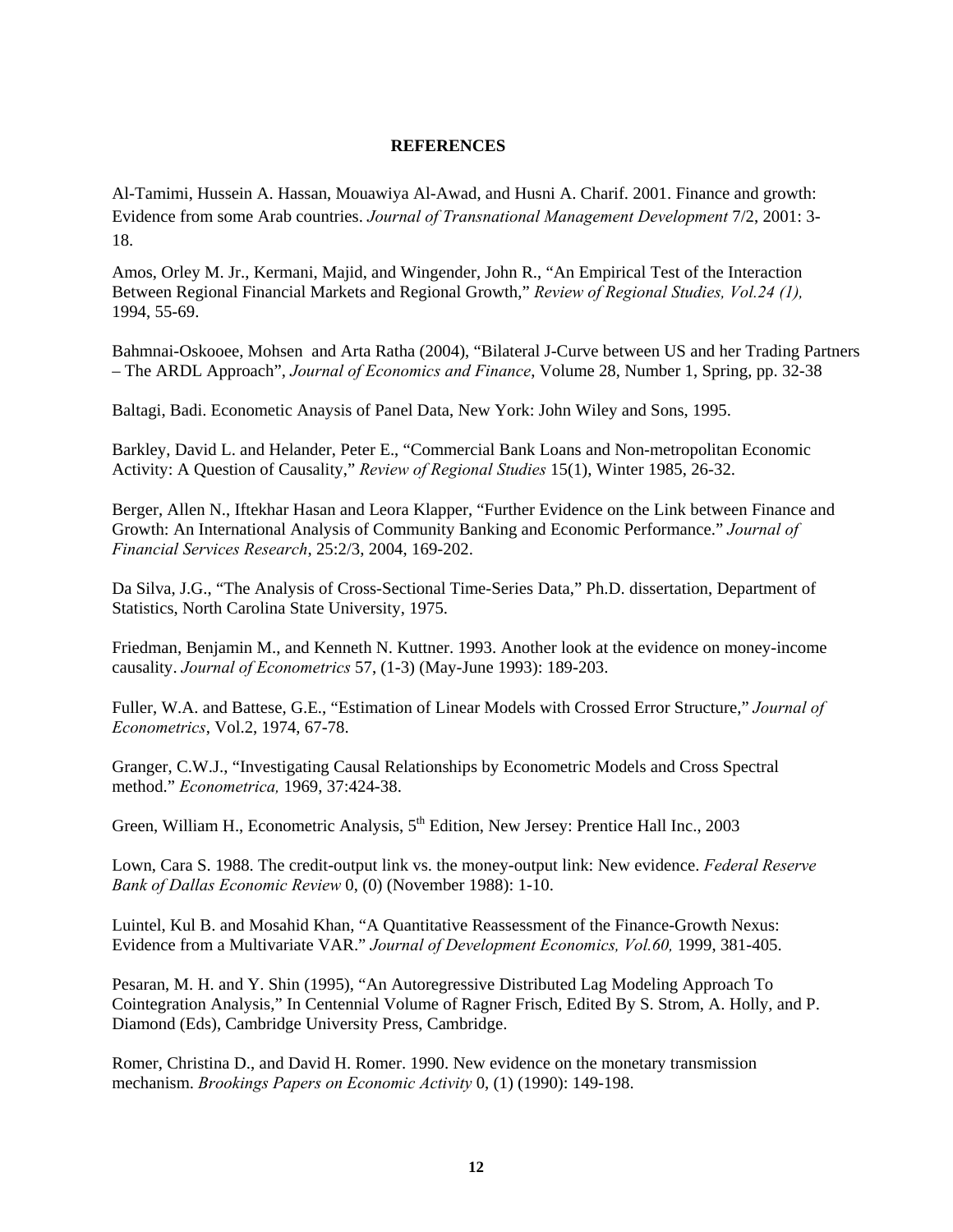Samolyk, Katherine A., "Bank Performance and Regional Economic Growth: Evidence of a Regional Credit Channel." *Federal Reserve Bank of Cleveland, Working Paper: 9204*, 1992.

Vaithilingam, Santha, Balachandher K. Guru and Bala Shanmugam, "Bank Lending and Economic Growth in Malaysia." *Journal of Asia-Pacific Business, Vol. 5(1),* 2003, 51-69.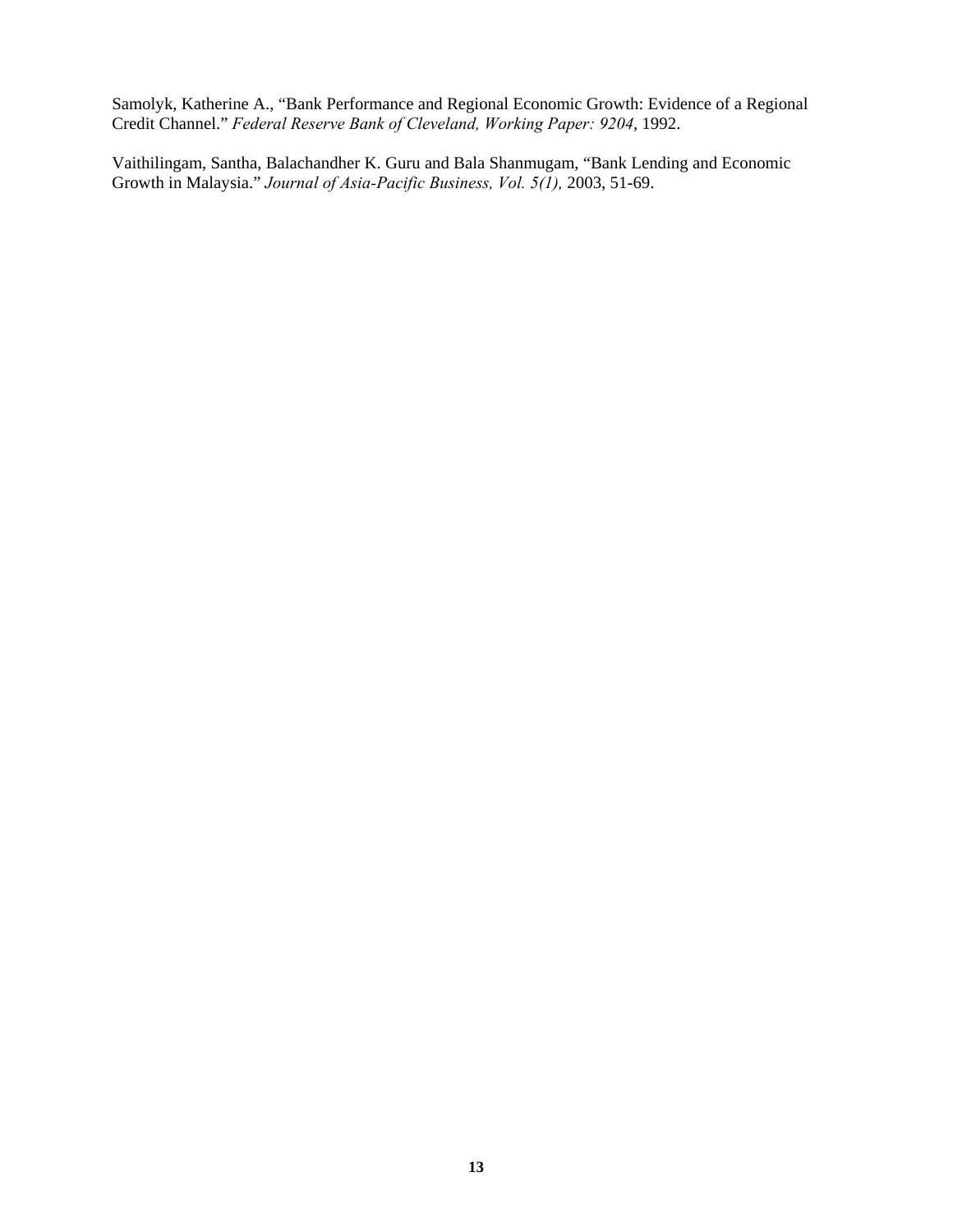### **TABLE 1:**

U.S.-CHARTERED MONEY-CENTER BANKS WITH CONSOLIDATED ASSETS of \$100 BILLION or MORE. As of December 31, 2006

| <b>Bank Name</b><br>Rank   |    | <b>Bank Location</b>   | Domestic Assets (Mil \$) | <b>Domestic Branches</b> |
|----------------------------|----|------------------------|--------------------------|--------------------------|
|                            |    |                        |                          |                          |
| <b>BANK OF AMER NA</b>     |    | CHARLOTTE, NC          | 1,084,130                | 5,826                    |
| <b>JPMORGAN CHASE BK 2</b> |    | <b>COLUMBUS, OH</b>    | 652,824                  | 2,852                    |
| CITIBANK/CITIGROUP 3       |    | LAS VEGAS, NV          | 537,861                  | 1,005                    |
| WACHOVIA BK NA             | 4  | CHARLOTTE, NC          | 487.894                  | 3,159                    |
| <b>WELLS FARGO BK</b>      | 5  | <b>SIOUX FALLS, SD</b> | 398,546                  | 4,052                    |
| U S BK NA/U S BC           | 6  | CINCINNATI, OH         | 216,581                  | 2,822                    |
| <b>SUNTRUST BK</b>         |    | ATLANTA, GA            | 182,628                  | 1,942                    |
| <b>HSBC BK USA NA</b>      | 8  | WILMINGTON, DE         | 153,266                  | 414                      |
| FIA CARD SVC NA            | 9  | WILMINGTON, DE         | 131,437                  | 0                        |
| <b>REGIONS BK</b>          | 10 | <b>BIRMINGHAM, AL</b>  | 131,924                  | 2,251                    |
| NATIONAL CITY BK           | 11 | <b>CLEVELAND, OH</b>   | 133,894                  | 1,468                    |
| <b>BRANCH BKG&amp;TC</b>   | 12 | WINSTON-SALEM, NC      | 117.134                  | 912                      |

Source: Federal Reserve Board Statistical Release.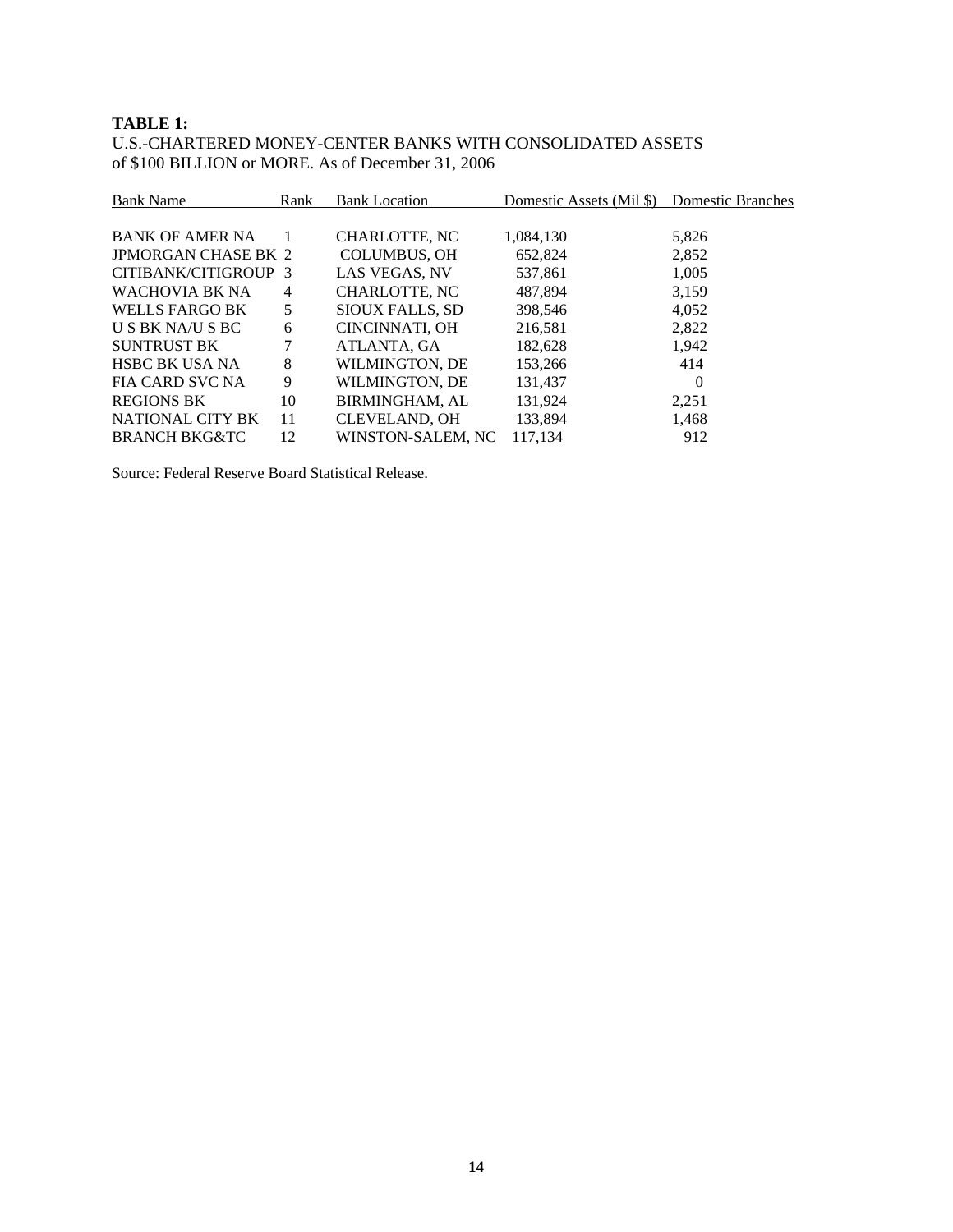## **TABLE 2.**  DESCRIPTIVE STATISCS OF DATA AND VARIABLES

|           | <b>EMP</b>        | <b>EMPMT</b>      | <b>EMPT</b> |
|-----------|-------------------|-------------------|-------------|
|           | <b>EMP&lt;100</b> | <b>EMP&lt;500</b> | ALL         |
| Mean      | 54,960,559        | 80,472,478        | 99,293,448  |
| Median    | 55,824,522        | 82,381,508        | 101,934,584 |
| Maximum   | 62,843,148        | 91,403,571        | 110,265,889 |
| Minimum   | 45,705,827        | 68,427,507        | 86,915,599  |
| Std. Dev. | 5,381,072         | 7,859,530         | 8,341,735   |

#### SMALL BUSINESS EMPLOYMENT (2006, Unit=Thousand)

## SMALL BUSINESS BANK LENDING (2006, Unit=Thousand)

|           | <b>LOAN</b>    | <b>LOANST</b> |
|-----------|----------------|---------------|
|           | LOAN<\$250,000 | LOAN<\$1 MIL  |
| Mean      | 124,373,070    | 228,181,980   |
| Median    | 125,903,326    | 233,318,561   |
| Maximum   | 156,999,177    | 286, 361, 476 |
| Minimum   | 81,085,194     | 150,100,063   |
| Std. Dev. | 26,487,420     | 47,613,158    |

## SMALL BUSINESS EMPLOYMETN AND LENDING: RATIOS

|           | <b>EMPR</b> | <b>EMPMR</b> | LOANR | <b>LOANMR</b> |
|-----------|-------------|--------------|-------|---------------|
| Mean      | 0.56        | 0.81         | 0.08  | 0.14          |
| Median    | 0.56        | 0.81         | 0.08  | 0.13          |
| Maximum   | 0.57        | 0.83         | 0.10  | 0.16          |
| Minimum   | 0.54        | 0.80         | 0.07  | 0.12          |
| Std. Dev. | 0.01        | 0.01         | 0.01  |               |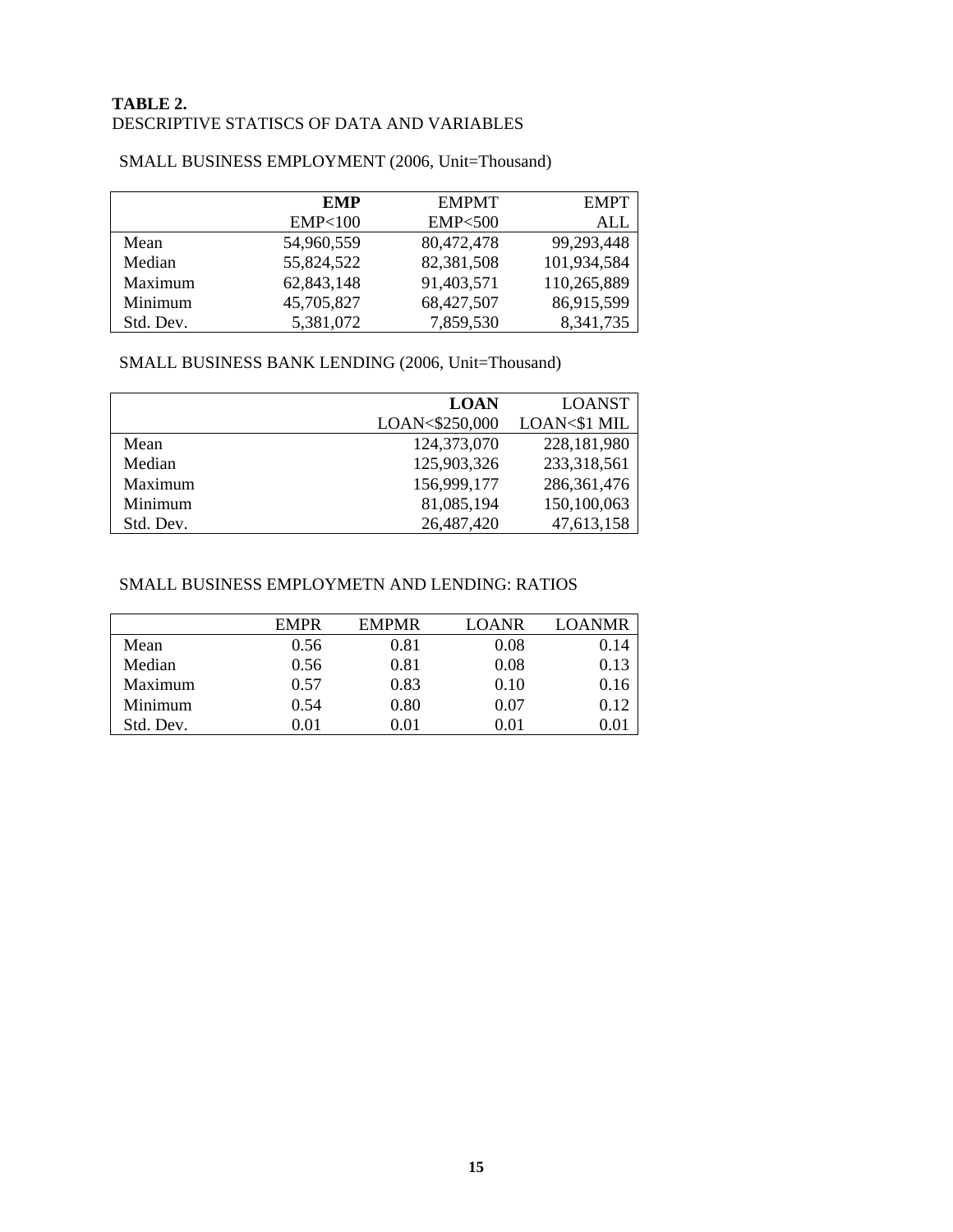## **TABLE 3:**  GRANGER CAUSALITY TEST WITH AGGREGATE DATA

|                           | <b>STATES AND</b> | MODEL 1:        |        | <b>MODEL 2:</b> |      |
|---------------------------|-------------------|-----------------|--------|-----------------|------|
|                           | <b>REGIONS</b>    | $EMP \leq LOAN$ |        | $LOAN \leq EMP$ |      |
|                           |                   | Chi-Square      |        | Chi-Square      |      |
|                           |                   |                 |        |                 |      |
| Nation                    |                   | 2.48            |        | 14.14           | ***  |
|                           |                   |                 |        |                 |      |
| New England               |                   | 1.70            |        | 2.84            | ∗    |
|                           | Connecticut       | 0.94            |        | 1.80            |      |
|                           | Maine             | 2.78            | $\ast$ | 2.58            |      |
|                           | Massachusetts     | 0.15            |        | 0.97            |      |
|                           | New Hampshire     | 1.41            |        | 2.05            |      |
|                           | Rhode Island      | 2.80            | $\ast$ | 0.01            |      |
|                           | Vermont           | 1.22            |        | 8.60            | ***  |
| Middle Atlantic           |                   | 0.42            |        | 3.64            | ∗    |
|                           | New Jersey        | 0.28            |        | 8.52            | ***  |
|                           | New York          | 0.10            |        | 4.86            | $**$ |
|                           | Pennsylvania      | 2.34            |        | 0.85            |      |
| East North Central        |                   | 0.00            |        | 3.44            | *    |
|                           | Illinois          | 6.03            | $**$   | 0.03            |      |
|                           | Indiana           | 2.27            |        | 0.00            |      |
|                           | Michigan          | 0.18            |        | 0.27            |      |
|                           | Ohio              | 0.33            |        | 2.70            |      |
|                           | Wisconsin         | 5.09            | $**$   | 0.15            |      |
| <b>West North Central</b> |                   | 0.32            |        | 2.50            |      |
|                           | Iowa              | 0.70            |        | 0.72            |      |
|                           | <b>Kansas</b>     | 0.31            |        | 1.07            |      |
|                           | Minnesota         | 0.11            |        | 0.75            |      |
|                           | Missouri          | 1.15            |        | 1.62            |      |
|                           | Nebraska          | 1.12            |        | 2.64            |      |
|                           | North Dakota      | 0.02            |        | 0.65            |      |
|                           | South Dakota      | 2.45            |        | 1.26            |      |

#### $\text{MODEL 1: } EMP_t = \alpha_o + \sum \beta_i EMP_{t-i} + \sum \gamma_i LOAN_{t-i} + \varepsilon_t$  $\text{MODEL } 2: \text{LO} AN_t = \alpha_o + \sum \beta_i \text{LO} AN_{t-i} + \sum \gamma_i \text{EMP}_{t-i} + \varepsilon_t$

\*\*\* 1% significance level \*\* 5% significance level \* 10% significance level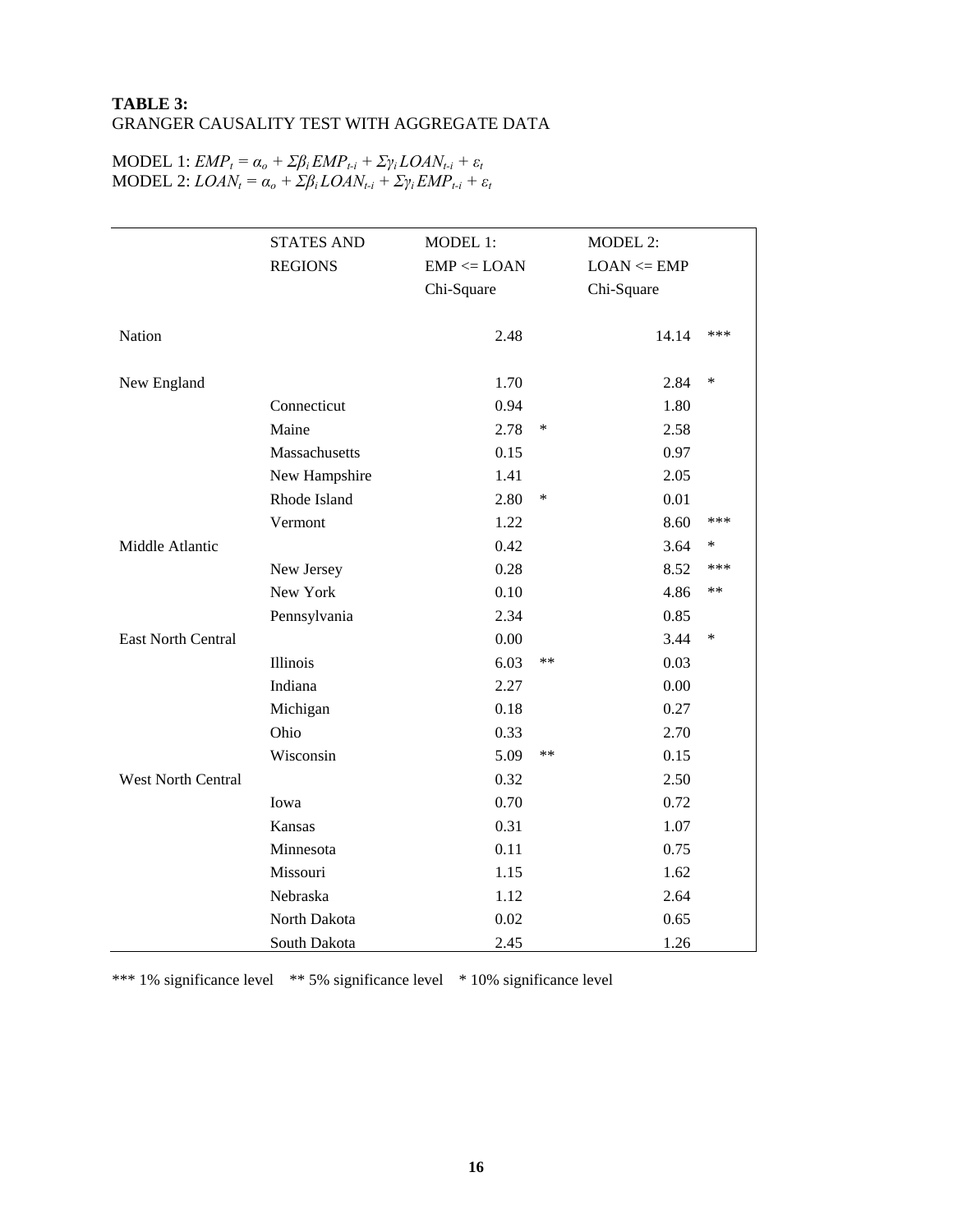| South Atlantic            |                      | 1.17  |        | 6.93  | ***    |
|---------------------------|----------------------|-------|--------|-------|--------|
|                           | Delaware             | 0.21  |        | 1.90  |        |
|                           | District of Columbia | 13.85 | ***    | 0.56  |        |
|                           | Florida              | 1.95  |        | 6.53  | **     |
|                           | Georgia              | 0.00  |        | 2.71  |        |
|                           | Maryland             | 0.54  |        | 0.12  |        |
|                           | North Carolina       | 1.77  |        | 0.18  |        |
|                           | South Carolina       | 0.03  |        | 6.04  | **     |
|                           | Virginia             | 4.56  | $**$   | 15.77 | ***    |
|                           | West Virginia        | 1.02  |        | 0.22  |        |
| East South Central        |                      | 7.38  | ***    | 0.56  |        |
|                           | Alabama              | 2.59  |        | 2.70  |        |
|                           | Kentucky             | 0.01  |        | 4.14  | **     |
|                           | Mississippi          | 0.55  |        | 11.47 | ***    |
|                           | Tennessee            | 4.63  | $***$  | 0.04  |        |
| <b>West South Central</b> |                      | 2.57  |        | 0.73  |        |
|                           | Arkansas             | 0.19  |        | 0.64  |        |
|                           | Louisiana            | 0.10  |        | 0.96  |        |
|                           | Oklahoma             | 1.23  |        | 2.05  |        |
|                           | Texas                | 1.26  |        | 0.48  |        |
| Mountain                  |                      | 7.17  | ***    | 0.01  |        |
|                           | Arizona              | 1.46  |        | 2.76  | $\ast$ |
|                           | Colorado             | 0.09  |        | 3.45  | $\ast$ |
|                           | Idaho                | 1.56  |        | 0.00  |        |
|                           | Montana              | 3.44  | $\ast$ | 1.26  |        |
|                           | Nevada               | 3.16  | ∗      | 0.65  |        |
|                           | New Mexico           | 4.81  | $***$  | 1.18  |        |
|                           | Utah                 | 2.11  |        | 8.82  | ***    |
|                           | Wyoming              | 2.65  |        | 1.62  |        |
| Pacific                   |                      | 0.07  |        | 1.74  |        |
|                           | Alaska               | 4.47  | $***$  | 17.19 | ***    |
|                           | California           | 0.22  |        | 1.67  |        |
|                           | Hawaii               | 14.46 | ***    | 23.00 | ***    |
|                           | Oregon               | 0.98  |        | 2.02  |        |
|                           | Washington           | 1.52  |        | 0.38  |        |

## **TABLE 3 (Continued):**  GRANGER CAUSALITY TEST WITH AGGREGATE DATA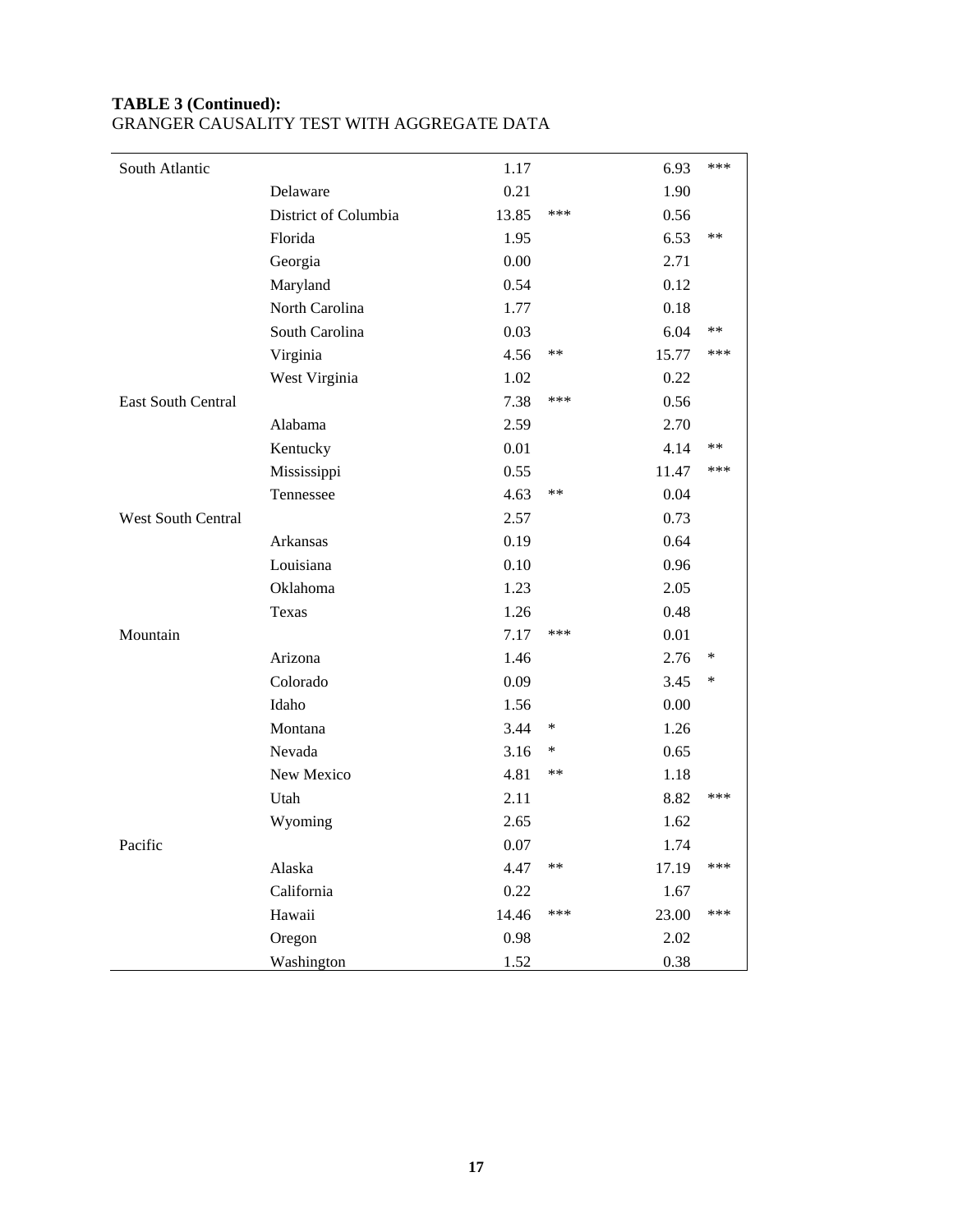|                    | MODEL 1: EMP <= LOAN |          |       |          |          |            | MODEL 2: LOAN <= EMP |          |        |          |          |            |
|--------------------|----------------------|----------|-------|----------|----------|------------|----------------------|----------|--------|----------|----------|------------|
| <b>STATE</b>       | d(LOAN)              |          |       |          | $EC(-1)$ |            | $d$ (EMP)            |          |        |          | $EC(-1)$ |            |
| <b>CODE</b>        | Coeff.               | T-Stat   |       | Coeff.   | T-Stat   |            | Coeff.               | T-Stat   |        | Coeff.   | T-Stat   |            |
| Nation             | $-0.112$             | $-0.813$ |       | 0.171    | 0.465    |            | $-0.239$             | $-0.843$ |        | $-0.516$ | $-7.546$ | $\ast\ast$ |
| New England        | $-0.043$             | $-1.554$ |       | $-0.078$ | $-0.949$ |            | $-4.496$             | $-1.554$ |        | $-1.000$ |          |            |
| Connecticut        | 0.008                | 0.716    |       | $-0.160$ | $-1.928$ | $\ast$     | 1.729                | 1.116    |        | $-0.091$ | $-0.414$ |            |
| Maine              | $-0.014$             | $-1.170$ |       | $-0.108$ | $-2.199$ | $\ast$     | 1.263                | 1.433    |        | $-0.143$ | $-0.651$ |            |
| Massachusetts      | 0.013                | 0.236    |       | $-0.221$ | $-2.910$ | $***$      | $-0.555$             | $-1.159$ |        | $-1.000$ |          |            |
| New Hampshire      | 0.046                | 2.605    | **    | $-0.115$ | $-2.948$ | $***$      | 6.241                | 2.053    | $\ast$ | $-0.539$ | $-2.589$ | $\ast\ast$ |
| Rhode Island       | 0.003                | 0.918    |       | $-0.129$ | $-2.308$ | $***$      | 2.460                | 0.370    |        | $-0.430$ | $-1.298$ |            |
| Vermont            | $-0.324$             | $-2.757$ | **    | $-0.469$ | $-3.458$ | $***$      | $-0.926$             | $-3.159$ | **     | $-1.000$ |          |            |
| Middle Atlantic    | $-0.081$             | $-4.222$ | **    | 0.094    | 1.532    |            | $-7.117$             | $-4.200$ | $***$  | $-0.718$ | $-5.015$ | $**$       |
| New Jersey         | $-0.032$             | $-0.905$ |       | $-0.203$ | $-1.415$ |            | $-3.832$             | $-6.733$ | **     | $-1.000$ |          |            |
| New York           | $-0.084$             | $-4.367$ | **    | 0.119    | 1.415    |            | $-8.097$             | $-4.367$ | $***$  | $-0.614$ | $-5.281$ | $***$      |
| Pennsylvania       | 0.042                | 1.460    |       | $-0.068$ | $-1.271$ |            | 0.105                | 0.196    |        | $-0.401$ | $-1.345$ |            |
| East North Central | $-0.025$             | $-0.764$ |       | $-0.146$ | $-0.986$ |            | $-0.343$             | $-0.281$ |        | $-0.301$ | $-3.100$ | $**$       |
| Illinois           | $-0.023$             | $-0.648$ |       | 0.009    | 0.070    |            | 1.030                | 1.049    |        | $-0.387$ | $-2.009$ | $\ast$     |
| Indiana            | $-0.095$             | $-5.862$ | **    | $-0.133$ | $-2.751$ | $***$      | $-8.133$             | $-5.862$ | $***$  | $-1.000$ |          |            |
| Michigan           | 0.013                | 0.236    |       | $-0.221$ | $-2.910$ | $***$      | $-0.555$             | $-1.159$ |        | $-1.000$ |          |            |
| Ohio               | $-0.015$             | $-1.114$ |       | $-0.161$ | $-1.444$ |            | 1.969                | 1.398    |        | $-0.212$ | $-1.761$ |            |
| Wisconsin          | 0.138                | 1.748    |       | $-0.416$ | $-2.535$ | **         | 2.289                | 11.758   | $***$  | $-1.000$ |          |            |
| West North Central | 0.053                | 3.157    | **    | $-0.398$ | $-4.932$ | $***$      | 9.449                | 3.157    | $***$  | $-1.000$ |          |            |
| Iowa               | 0.101                | 2.248    | $***$ | $-0.515$ | $-3.368$ | $***$      | 0.744                | 0.716    |        | $-0.154$ | $-0.814$ |            |
| Kansas             | 0.007                | 0.191    |       | $-0.227$ | $-1.907$ | $\ast$     | 0.765                | 0.788    |        | $-0.350$ | $-1.758$ |            |
| Minnesota          | 0.028                | 2.641    | **    | $-0.121$ | $-2.250$ | $***$      | 15.712               | 2.641    | **     | $-0.297$ | $-1.375$ |            |
| Missouri           | 0.063                | 1.391    |       | $-0.313$ | $-3.279$ | $***$      | 2.129                | 4.840    | **     | $-1.000$ |          |            |
| Nebraska           | 0.028                | 0.585    |       | $-0.168$ | $-1.329$ |            | 1.752                | 2.217    | $\ast$ | $-0.700$ | $-3.137$ | $**$       |
| North Dakota       | $-0.012$             | $-0.682$ |       | $-0.032$ | $-0.182$ |            | $-3.502$             | $-1.023$ |        | $-0.344$ | $-2.007$ | $\ast$     |
| South Dakota       | 0.001                | 0.159    |       | $-0.265$ | $-3.921$ | $\ast\ast$ | 2.743                | 0.831    |        | $-0.161$ | $-0.645$ |            |

## **TABLE 4:** ESTIMATION OF ARDL MODEL WITH AGGREGATE DATA

\*\* 5% significance level \* 10% significance level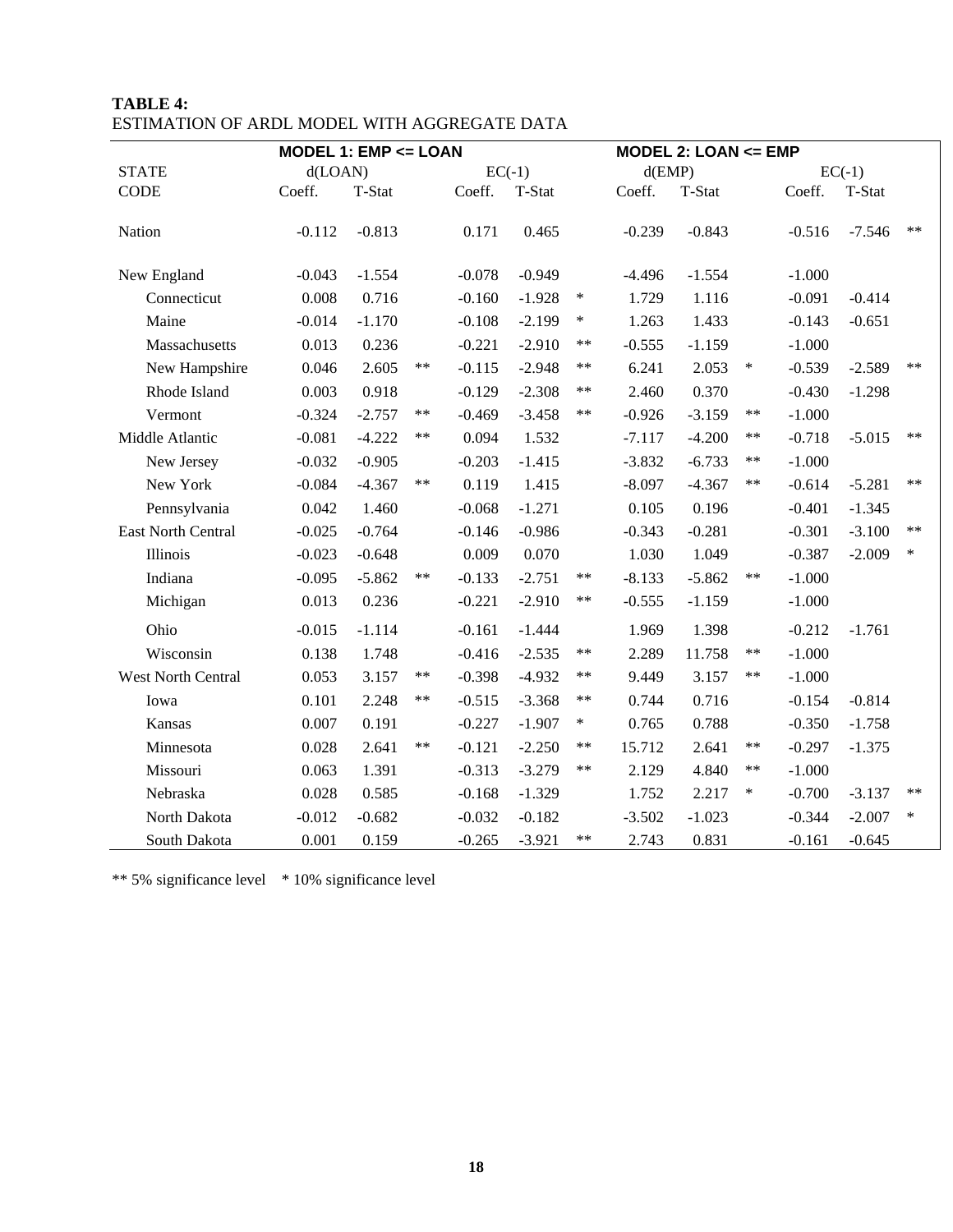## **TABLE 4 (CONTINUED):** ESTIMATION OF ARDL MODEL WITH AGGREGATE DATA

| South Atlantic          | 0.112             | 2.324             | $***$  | $-0.401$ | $-2.932$             | $***$  | 3.042    | 16.074   | $***$  | $-1.000$             |          |        |
|-------------------------|-------------------|-------------------|--------|----------|----------------------|--------|----------|----------|--------|----------------------|----------|--------|
| Delaware                | 0.014             | 1.719             |        | $-0.150$ | $-1.873$             | $\ast$ | 2.126    | 1.071    |        | $-0.087$             | $-0.368$ |        |
| District of<br>Columbia |                   |                   |        |          |                      | **     |          |          | $***$  |                      |          |        |
| Florida                 | $-0.010$<br>0.019 | $-0.778$<br>0.358 |        | $-0.492$ | $-3.054$<br>$-0.066$ |        | $-7.637$ | $-4.924$ |        | $-1.000$<br>$-0.599$ |          | $**$   |
|                         |                   |                   |        | $-0.005$ |                      | **     | $-0.535$ | $-1.686$ |        |                      | $-2.473$ |        |
| Georgia                 | $-0.005$          | $-0.254$          |        | $-0.165$ | $-2.588$             |        | 1.123    | 1.290    |        | $-0.366$             | $-1.657$ |        |
| Maryland                | $-0.032$          | $-0.885$          | $\ast$ | $-0.042$ | $-1.055$             | $***$  | 0.316    | 0.958    | $***$  | $-1.000$             |          |        |
| North Carolina          | 0.040             | 1.820             |        | $-0.454$ | $-2.916$             |        | 8.260    | 14.053   |        | $-1.000$             |          |        |
| South Carolina          | $-0.016$          | $-0.692$          |        | $-0.111$ | $-1.212$             |        | $-2.481$ | $-1.073$ |        | $-0.254$             | $-1.594$ |        |
| Virginia                | 0.053             | 0.812             |        | $-0.012$ | $-0.112$             |        | 1.177    | 0.812    |        | $-1.000$             |          |        |
| West Virginia           | 0.011             | 0.499             |        | $-0.159$ | $-1.806$             |        | $-0.814$ | $-0.555$ |        | $-1.000$             |          |        |
| East South Central      | $-0.032$          | $-0.688$          |        | $-0.043$ | $-0.195$             |        | 1.365    | 1.369    |        | $-0.358$             | $-2.374$ | $**$   |
| Alabama                 | $-0.017$          | $-0.728$          |        | $-0.064$ | $-0.319$             |        | $-0.846$ | $-0.271$ |        | $-0.477$             | $-2.830$ | $***$  |
| Kentucky                | $-0.024$          | $-0.435$          |        | $-0.180$ | $-2.497$             | $***$  | $-0.293$ | $-0.749$ |        | $-0.328$             | $-1.661$ |        |
| Mississippi             | 0.014             | 0.426             |        | $-0.359$ | $-1.902$             | $\ast$ | 1.995    | 1.521    |        | $-0.281$             | $-1.679$ |        |
| Tennessee               | $-0.032$          | $-1.015$          |        | $-0.107$ | $-1.339$             |        | $-2.954$ | $-1.015$ |        | $-1.000$             |          |        |
| West South Central      | 0.096             | 1.275             |        | $-0.464$ | $-3.451$             | **     | 1.964    | 13.059   | $***$  | $-1.000$             |          |        |
| Arkansas                | 0.035             | 0.910             |        | $-0.315$ | $-2.577$             | **     | 0.604    | 0.511    |        | $-0.448$             | $-2.058$ | $\ast$ |
| Louisiana               | $-0.004$          | $-0.065$          |        | $-0.268$ | $-1.308$             |        | 0.249    | 0.235    |        | $-0.234$             | $-1.214$ |        |
| Oklahoma                | 0.063             | 1.178             |        | $-0.350$ | $-1.940$             | $\ast$ | 1.274    | 1.325    |        | $-0.452$             | $-2.132$ | $\ast$ |
| Texas                   | 0.144             | 1.955             | $\ast$ | $-0.291$ | $-2.953$             | **     | 1.398    | 9.153    | $***$  | $-1.000$             |          |        |
| Mountain                | 0.062             | 2.582             | $***$  | $-0.285$ | $-3.793$             | **     | 0.273    | 0.366    |        | $-0.083$             | $-0.377$ |        |
| Arizona                 | 0.035             | 3.129             | $***$  | $-0.228$ | $-4.628$             | **     | 14.322   | 3.877    | $***$  | $-1.000$             |          |        |
| Colorado                | 0.060             | 1.164             |        | $-0.212$ | $-3.881$             | **     | 0.689    | 2.134    | $\ast$ | $-1.000$             |          |        |
| Idaho                   | 0.010             | 0.923             |        | $-0.080$ | $-1.555$             |        | 0.351    | 0.280    |        | $-0.329$             | $-1.440$ |        |
| Montana                 | 0.027             | 0.412             |        | $-0.172$ | $-0.764$             |        | 0.435    | 0.530    |        | $-0.359$             | $-2.070$ | $\ast$ |
| Nevada                  | 0.026             | 0.759             |        | $-0.136$ | $-3.527$             | **     | 0.611    | 1.725    |        | $-0.447$             | $-1.462$ |        |
| New Mexico              | $-0.104$          | $-2.394$          | **     | $-0.033$ | $-0.386$             |        | $-2.868$ | $-1.989$ | $\ast$ | $-0.724$             | $-3.895$ | $**$   |
| Utah                    | $-0.045$          | $-1.006$          |        | $-0.140$ | $-1.142$             |        | $-2.223$ | $-1.006$ |        | $-0.199$             | $-2.013$ | ∗      |
| Wyoming                 | $-0.028$          | $-1.354$          |        | $-0.008$ | $-0.157$             |        | $-0.545$ | $-1.192$ |        | $-0.224$             | $-1.520$ |        |
| Pacific                 | 0.001             | 0.028             |        | $-0.072$ | $-1.348$             |        | $-0.342$ | $-0.800$ |        | $-0.294$             | $-1.300$ |        |
| Alaska                  | $-0.006$          | $-0.194$          |        | $-0.136$ | $-1.660$             |        | $-2.263$ | $-4.402$ | **     | $-0.642$             | $-3.814$ | $***$  |
| California              | 0.012             | 0.586             |        | $-0.071$ | $-1.333$             |        | $-0.486$ | $-0.830$ |        | $-0.202$             | $-0.937$ |        |
| Hawaii                  | 0.064             | 1.278             |        | 0.125    | 1.222                |        | 0.906    | 2.031    | $\ast$ | $-0.634$             | $-2.789$ | $***$  |
| Oregon                  | 0.019             | 1.443             |        | $-0.067$ | $-0.809$             |        | 9.520    | 1.615    |        | $-1.000$             |          |        |
| Washington              | $-0.021$          | $-0.969$          |        | $-0.105$ | $-1.582$             |        | $-0.171$ | $-0.162$ |        | $-0.532$             | $-1.693$ |        |